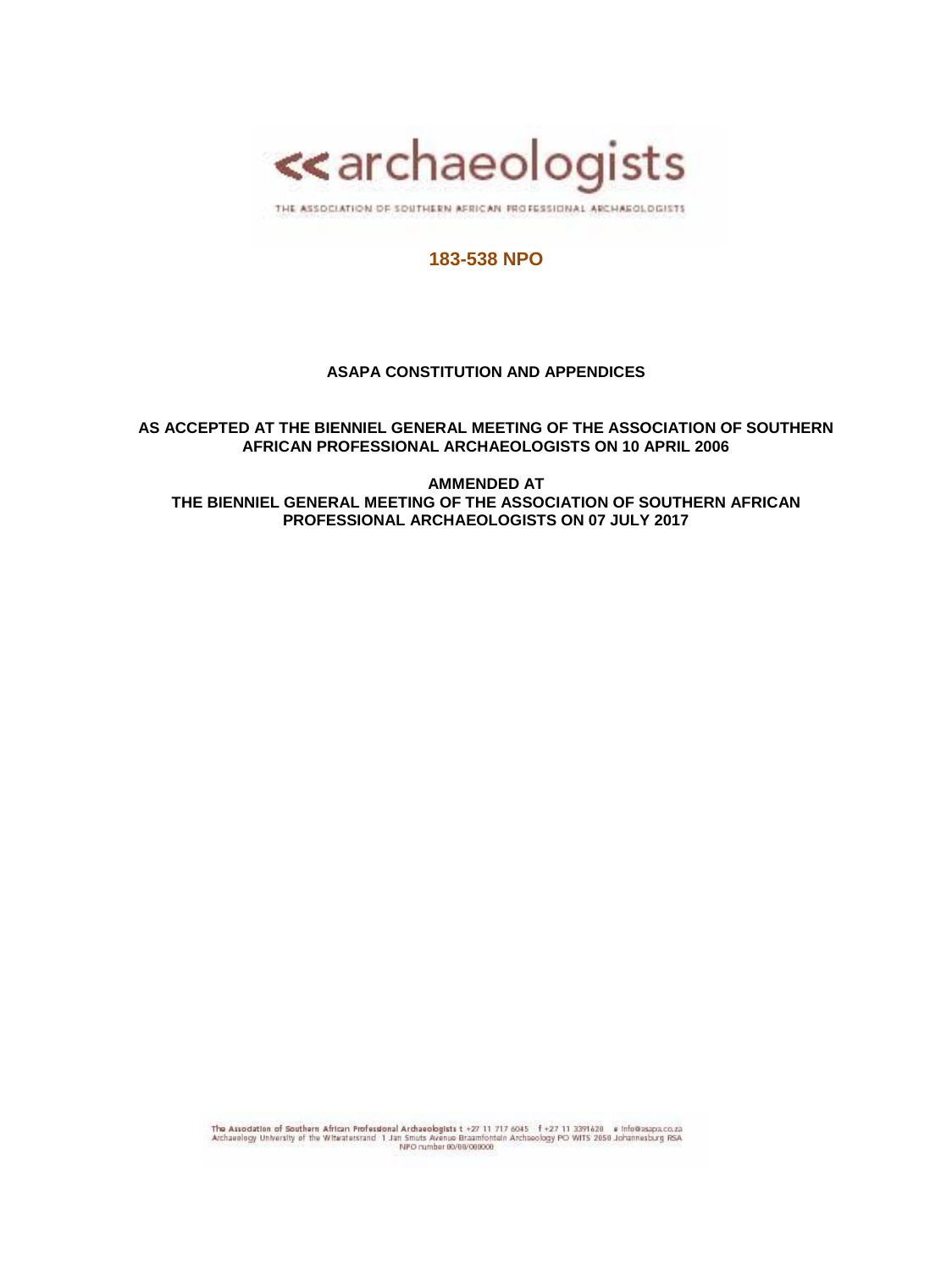# TABLE OF CONTENTS

| Appendix C: Minimum Standards of Practice for ASAPA members17 |  |
|---------------------------------------------------------------|--|
|                                                               |  |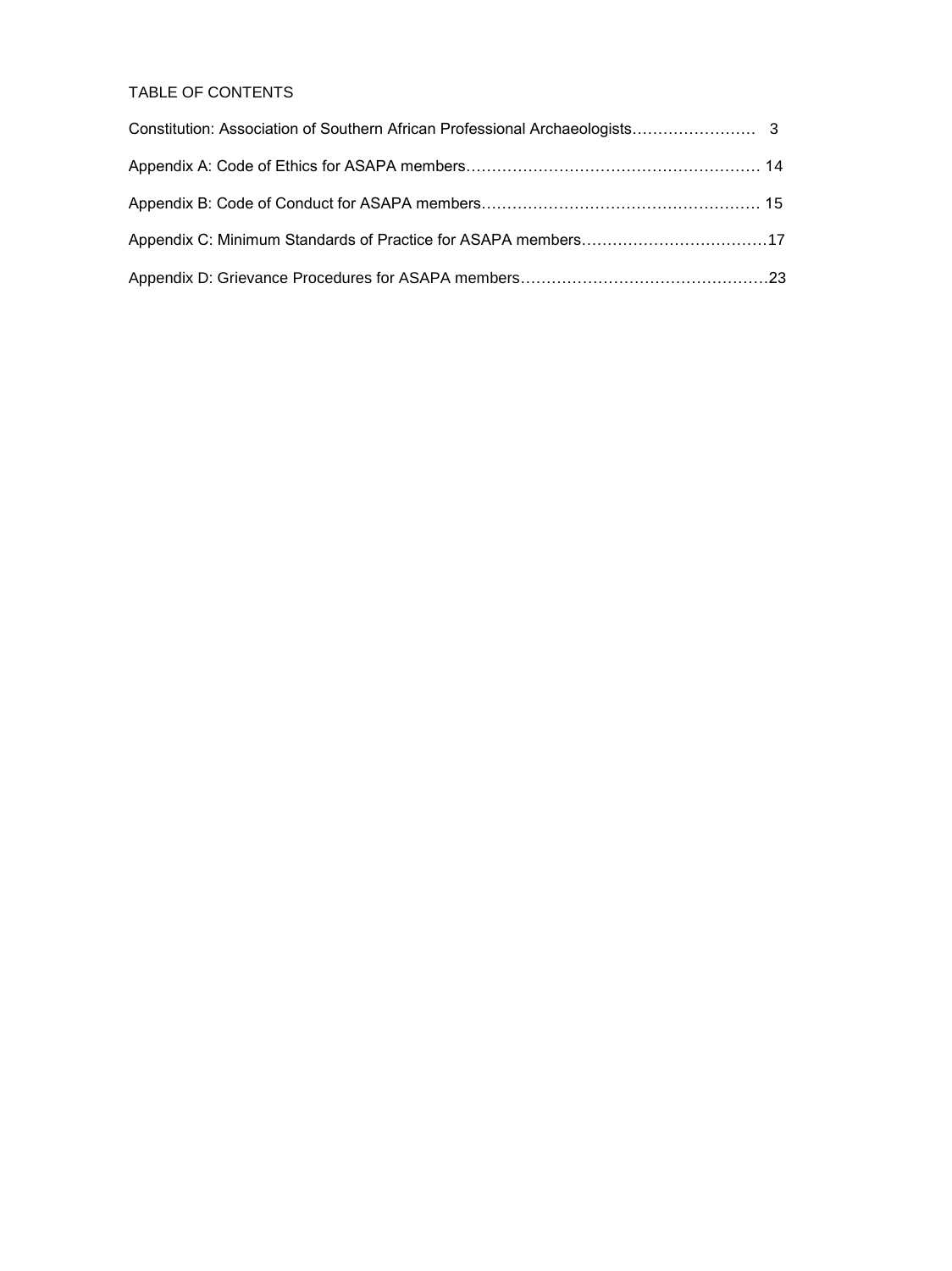### **CONSTITUTION: ASSOCIATION OF SOUTHERN AFRICAN PROFESSIONAL ARCHAEOLOGISTS**

### **1 PREAMBLE**

The Association for Southern African Professional Archaeologists (ASAPA) is a non-profit, nongovernmental organisation that exists for the purpose of establishing, maintaining and promoting archaeology in southern Africa (all SADC states). ASAPA is committed to the development of archaeological research, management (the term management includes all related concepts such as conservation, curation, archaeotourism and restoration), outreach and the exchange of archaeological expertise and information in, and beyond, southern Africa.

ASAPA aims to act as a unifying organisation for professional, technical and affiliated members, as well as providing a service for all the region's inhabitants, in terms of this Constitution. Unity is advanced, and diversity acknowledged by the recognition of the different categories of contribution as reflected in the membership of ASAPA.

ASAPA rejects any form of discrimination; whether on grounds of race, gender, sex, pregnancy, marital status, ethnic or social origin, colour, sexual orientation, age, disability, religion, conscience, belief, culture, language, birth and nationality, amongst others. ASAPA recognises and supports the academic freedom of scholars to discover, discuss and disseminate information in their disciplines, provided that such freedom does not impinge on human rights or leads to, or supports any form of discrimination. In particular, ASAPA rejects the practice of distorting facts or interpretations to advance ideologies. ASAPA recognises that heritage resources form an important part of the history and beliefs of communities and must be managed in a way that is sensitive to the rights of affected communities. Such rights include that communities should be asked permission and continuously consulted when archaeologists are working on, or managing their heritage. Communities are furthermore entitled to participate in such projects.

This Constitution and its respective Appendices are in no way above, or in no way replace, the legislation, standards or guidelines of any governmental bodies appointed to regulate cultural heritage in their respective countries, provinces, districts or regions. ASAPA members are expected to inform themselves of such legislation, standards and guidelines, and to adhere to such regulations.

#### **2 MISSION STATEMENT**

As a professional body concerned with southern Africa's archaeology, ASAPA will provide leadership in the management of the archaeological profession so as to:

- 2.1 Advance the knowledge and practice of archaeology as widely as possible.
- 2.2 Support and enhance the archaeological profession and affiliated activities.
- 2.3 Support excellence in all aspects of archaeology and cultural heritage management.
- 2.4 Ensure that ASAPA members act in accordance with the ASAPA Code of Ethics, Code of Conduct and Minimum Standards of Practice (Appendices A, B & C to this Constitution), that are on par with international archaeological best practice.
- 2.5 Contribute to public initiatives, education and training concerning archaeology and cultural heritage management.
- 2.6 Further knowledge about the southern African past.
- 2.7 Stimulate debate on archaeological theory and practice.

#### **3 THE ASSOCIATION**

- 3.a The name of the Association is THE ASSOCIATION OF SOUTHERN AFRICAN PROFESSIONAL ARCHAEOLOGISTS, hereinafter called 'ASAPA'.
- 3.b Membership is open to all qualified Archaeologists and those who meet the requirements for membership categories as outlined in section Six of this Constitution.
- 3.c Membership is subject to c*urriculum vitae* circulation approval as stipulated in clause 6.6.
- 3.d The headquarters of ASAPA shall be determined by the membership at the General Meeting.
- 3.e ASAPA is controlled by the 'Council of ASAPA', hereinafter called 'Council', constituted as per section Eight of this Constitution.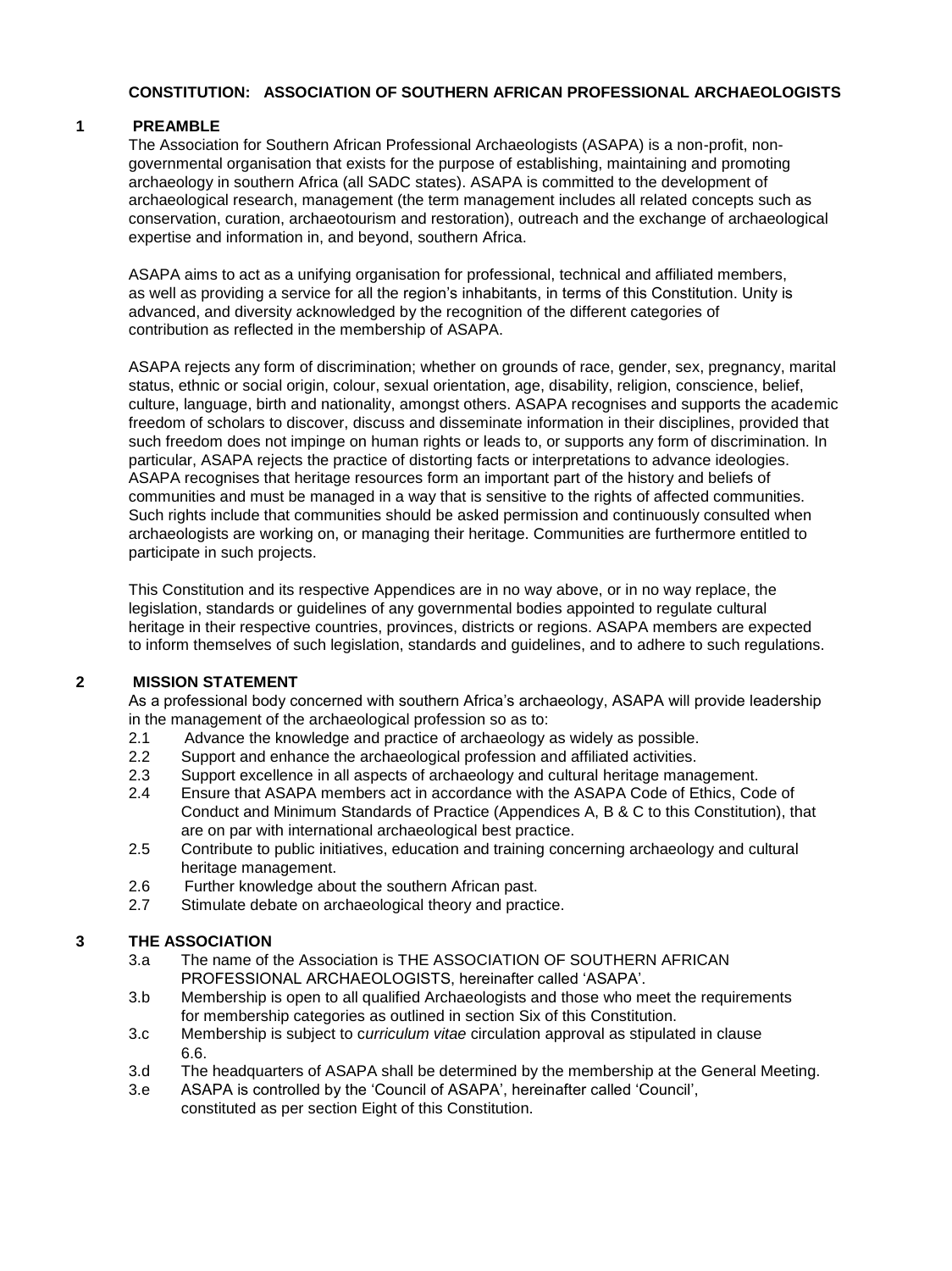# **3.1 Legal status**

- 3.1.a ASAPA is legally incorporated and is an independent holder of rights and obligations independent of the rights and obligations of its respective members.
- 3.1.b ASAPA has continuous succession and continues to exist as an independent entity regardless of changes to its membership.
- 3.1.c In its capacity as a legal entity ASAPA: Is the sole owner of all its legal assets, fixed and movable. Can function as a defendant and plaintiff in legal cases in its own name. Council may authorise any person or persons to act on the behalf of ASAPA, to sign all such documents, and to take all such steps as may be necessary in connection with any such proceedings.

# **3.2 Non-profit status**

Notwithstanding anything to the contrary herein contained:

- 3.2.a ASAPA shall not conduct any business with the aim of enriching itself or any of its members beyond permitting the normal functioning and deployment of ASAPA's mission.
- 3.2.b The income and assets of ASAPA shall be applied solely for investment and the promotion of the objectives for which ASAPA is established.
- 3.2.c No part of the income or assets of ASAPA shall be paid directly or indirectly, by way of dividend, donation or otherwise, to any person for any purposes other than those pertaining to the direct functioning of ASAPA.
- 3.2.d ASAPA shall not be obligated or entitled to provide members financial assistance or any premises or continuous services or facilities for any purposes other than those pertaining to the direct functioning of ASAPA.

# **4 OBJECTIVES**

In the pursuit of its objectives ASAPA shall promote and support legislative, regulatory, and voluntary programmes in all southern African countries that forbid and discourage all activities that result in the loss of scientific knowledge and unsanctioned damage or loss of archaeological sites, landscapes and artefacts. Such activities include, but are not limited to the illegal looting, defacing, destroying, hoarding, exchanging, buying, or selling of archaeological materials. Conduct that results in such losses is declared contrary to the objectives of ASAPA. The objectives of ASAPA shall be as follows:

#### **4.1 General:**

- 4.1.a To establish and sustain a network for all professional archaeologists, archaeological technicians and persons who work in fields affiliated with archaeology in southern Africa.
- 4.1.b To function as a monitoring and advisory body on issues relating to southern African archaeology.
- 4.1.c To promote and develop all aspects relating to southern African archaeology.
- 4.1.d To promote and encourage the acquisition, exchange and spread of archaeological knowledge and information in the region.
- 4.1.e To organise conferences and forums on all aspects of archaeology.
- 4.1.f To develop an accurate and comprehensive understanding of southern African archaeology.
- 4.1.g To encourage the training of archaeologists and archaeological technicians in southern Africa.
- 4.1.h To promote public education and awareness of southern African archaeological heritage.
- 4.1.i. To further ASAPA's interests by fundraising and negotiating with the appropriate local, national or international authorities.
- 4.1.j To promote the liaison and co-operation between ASAPA and other associated professions, organisations or individuals.
- 4.1.k To actively expand ASAPA membership, aims and activities.

# **4.2 Professional:**

- 4.2.a To promote and uphold high standards of the archaeological profession in southern Africa by maintaining a current list of professional and other members.
- 4.2.b To establish and promote ethical and scientific standards for professional archaeological work in southern Africa underwritten by a Code of Ethics, Code of Conduct and Minimum Standards of Practice (Appendices A, B & C to this Constitution).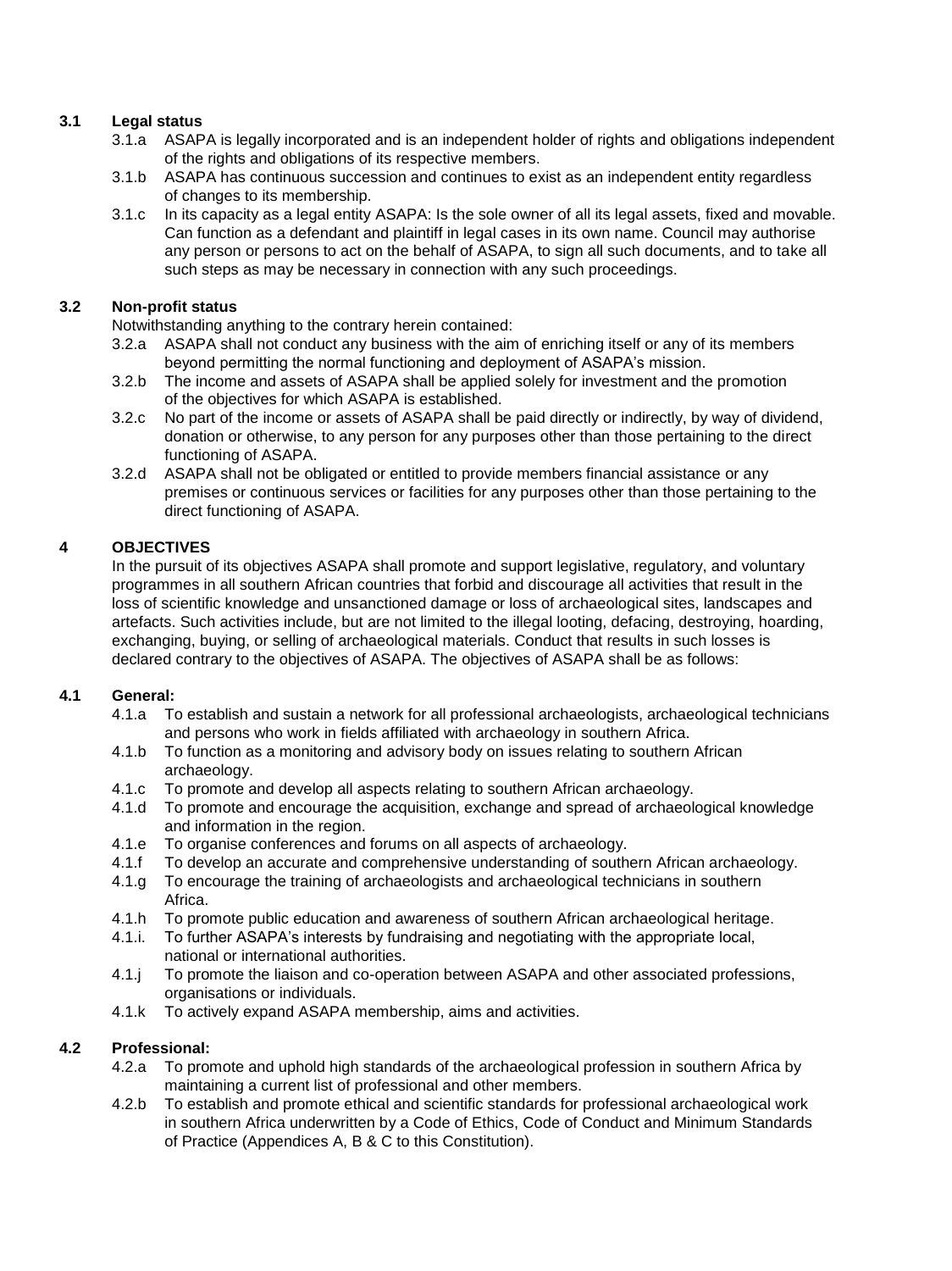- 4.2.c To establish and promote a mechanism to represent professional archaeological interests in legislative, political, economic and public fora.
- 4.2.d To establish and implement grievance procedures (Appendix D to this Constitution) and support members in good standing who comply with the Constitution and its Appendices.
- 4.2.e To establish and promote a mechanism for communication within the professional archaeological community.
- 4.2.f To provide the expertise necessary to reduce the impact of development on the archaeological heritage of southern Africa through appropriate Cultural Resource Management.
- 4.2.g To devise monitoring based on agreed minimum standards of practice (Appendix C to this Constitution).
- 4.2.h To take action on any issues that ASAPA may consider necessary to attain all of the above objectives, or any one of them, within the legislation of the southern African countries in which ASAPA is represented, or use international legislation where applicable.

### **5 COMMUNICATIONS**

Any notice required by ASAPA to be given to members and/or relevant parties shall be effective if given by any method, including, but not limited to, transmission by electronic means, letter or notification in publication to the addresses of members that appear on the records of ASAPA. Any actions required to be "written", to be "in writing", to have "written consent or approval", "signed" and the like shall include any communication transmitted or received by electronic means.

### **6 MEMBERSHIP**

To enable ASAPA to be professional, effective and inclusive, ASAPA shall have four categories of membership as set out below. Only existing professional members in good standing will be eligible to apply for Cultural Resource Management (CRM) accreditation.

### **6.1 Professional Membership**

A person accepted for professional membership of ASAPA shall be required to satisfy ASAPA that s/he:

- 6.1.a Has earned an Honours degree or equivalent qualification in archaeology at a recognised tertiary institution;
- 6.1.b Is actively engaged in archaeological employment, **or** is involved in full-time research in southern Africa, at the time of submission of the application;
- 6.1.c Has submitted a *Curriculum Vitae* and a signed Code of conduct form to Council; **and**
- 6.1.d Has conducted him/herself in such a manner that the election to professional membership will not detract from the dignity or standing of ASAPA.

#### **6.2 CRM Accreditation of Professional members**

A person accepted for professional membership with CRM accreditation with ASAPA shall be required to satisfy ASAPA that s/he:

- 6.2.a 6.2.a Is a professional member of ASAPA in good standing; **and**
- 6.2.b 6.2.b Has a proven ability in the field in which s/he intends to practice CRM; **and**
- 6.2.c Has submitted a *Curriculum Vitae* to Council and the CRM standing committee providing proof of the applicant's training, abilities and experience in the fields s/he intends to practice for circulation amongst, and comments upon by the professional membership of ASAPA.
- 6.2.d CRM accreditation is not automatic; Council and the CRM standing committee will vet applicants according to the levels of qualifications as set out under 6.2.e and 6.2.f.
- 6.2.e The basis for accreditation in areas of professional archaeological specialisation (for example; Iron Age, Stone Age, Coastal Shell Midden, Maritime, Colonial Period, Industrial, Rock Art, Grave Relocation and other areas as specified by the applicant) will be: • **Principal Investigator**:

A Masters degree in archaeology **and**; a) proof of three years full time CRM practice, **or** b) a portfolio of five phase II projects at Field Director level; or a clear, detailed motivation and a portfolio of relevant projects of prior learning or relevant experience of equal value to the above submitted with the application.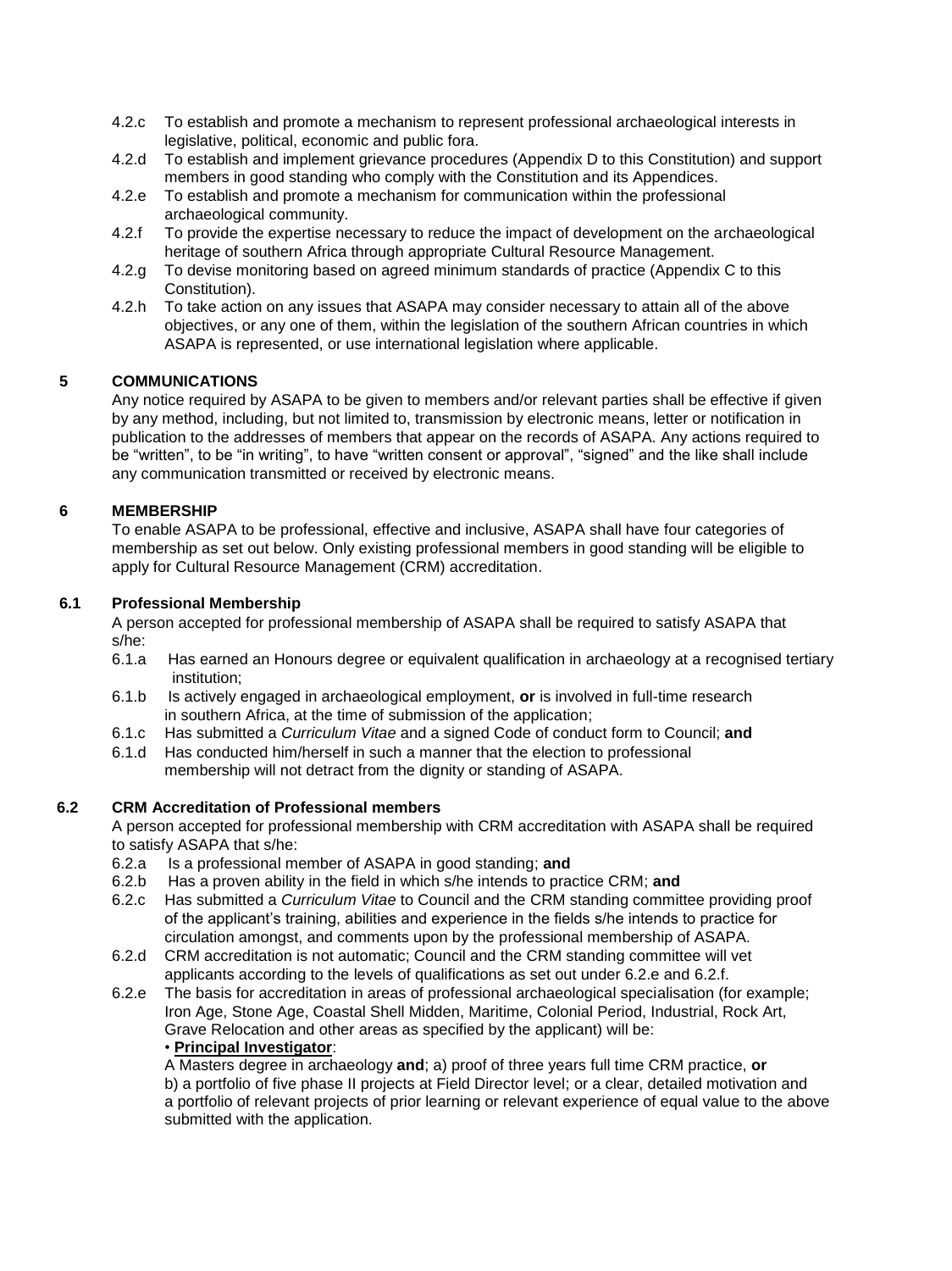# • **Field Director**:

A Masters degree in archaeology **or** proof of five years of full time experience as field supervisor or a clear, detailed motivation and a portfolio of relevant projects of prior learning or relevant experience of equal value to the above submitted with the application.

- **Field Supervisor**: An Honours degree in archaeology.
- 6.2.f The basis for accreditation in areas of technical archaeological specialisation (for example; archaeobotany, archaeozoology, isotope work, archaeometallurgy, human skeletal analysis and other areas as specified by the applicant) will be:

• **Principle Investigator – Specialist Analyst**: A Masters degree in archaeology or relevant discipline **and**;

a) proof of three years full time practice in the relevant discipline; **or**

b) at least five applicable projects of the equal value, **or** a clear, detailed motivation and a portfolio of relevant projects of prior learning or relevant experience of equal value to the above submitted with the application.

**• Laboratory Specialist**: Honours degree in archaeology **or** relevant discipline or proof of equivalent training and experience.

- 6.2.g Successful applicants will be accredited with the right to claim expertise in those areas of archaeology in which they are experienced.
- 6.2.h Accreditation is valid for the SADC region.

# **6.3 Technical membership**

A person accepted for technical membership of ASAPA shall be required to satisfy ASAPA that s/he:

- 6.3.a Has submitted a *Curriculum Vitae* and a signed Code of Conduct form to Council; **and**
- 6.3.b Is actively engaged in archaeological or related employment or involved in full-time archaeological or associated research in southern Africa at the time of submission of the application, **and** meets the criteria of 6.3.c or 6.3.d.
- 6.3.c Has earned a BA or BSc Degree at a recognised tertiary institution with archaeology as a major **or** a nationally recognised certificate in archaeology or related fields.
- 6.3.d Has technical life skill experience in archaeology through full-time employment as an archaeological technician for at least three consecutive years, or part-time employment for at least five consecutive years, and have been supervised during this period by professional archaeologists.

# **6.4 Honorary Membership**

Honorary members must be:

- 6.4.a ASAPA members of long standing or retired, and deemed to have made significant contributions either to southern African archaeology or to furthering the objectives of ASAPA; **and**
- 6.4.b Members for whom nominations for honorary membership have been submitted to Council by at least five other members in good standing.
- 6.4.c Honorary membership will be bestowed at the discretion of Council.

# **6.5 Affiliate Membership**

ASAPA may accept applications for affiliate membership from persons who do not qualify for professional or technical membership. These include:

- 6.5.a Has submitted a *Curriculum Vitae* and signed Code of Conduct form to Council, **and** meets the criteria of 6.5.b or 6.5.c.
- 6.5.b Persons who have earned an Honours degree or equivalent qualification in archaeology at a recognised tertiary institution, but who are not actively involved in archaeology and who have demonstrated their continued interest in southern African archaeology..
- 6.5.c Persons qualified in other professions with the ability to advance archaeological research, management or outreach, and demonstrated continued interest in southern African archaeology.

# **6.6 Application for ASAPA membership**

Candidates may obtain the appropriate application forms, Constitution, Code of Ethics, Code of Conduct, Minimum Standards of Practice and Grievance Procedures from the ASAPA web-site or request these from Council.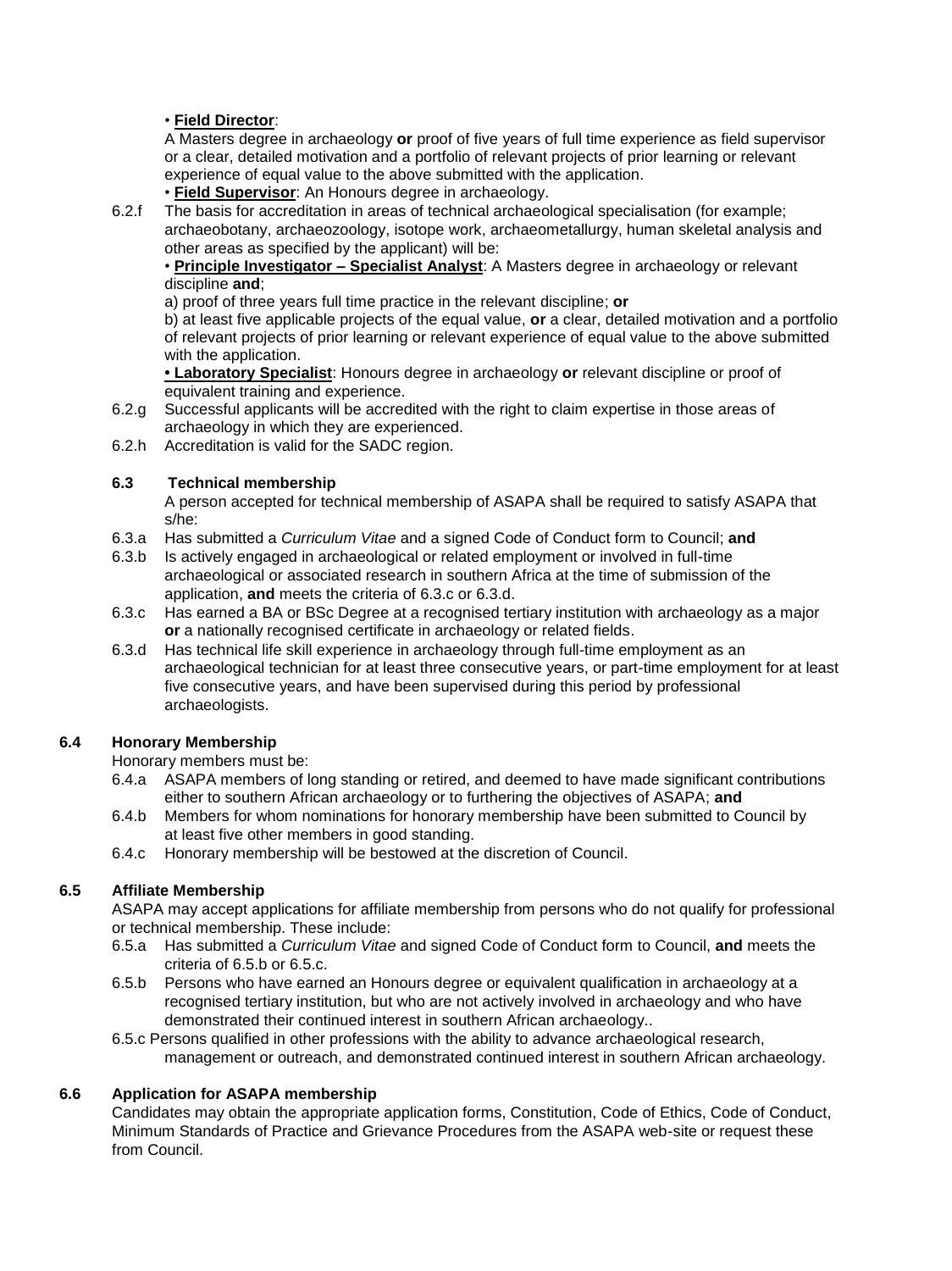- 6.6.a Every candidate whether Professional, CRM, Technical or Affiliate must submit the application form to Council and a signed Code of Conduct form, and confirm that he/she is familiar with the content of the Constitution and all its appendices and is willing to adhere to these documents.
- 6.6.b A *Curriculum Vitae* of the candidate that includes details of academic qualifications, previous experience (field experience and previous posts held), present post held, publications, and any other relevant information must accompany the application form.
- **6.6.e** Council shall vet all applications submitted for Professional membership and if satisfied that all requirements are met, confer membership. Council shall update ASAPA members of new members on a monthly basis.
- **6.6.f** All Membership shall become effective on payment of the annual subscription fees.
- **6.6.g** In the case of objections being raised to the admission to CRM membership category of the candidate, admission shall require a majority vote from Council provided that objections are received from less than twenty-five per cent of the membership. If twenty-five per cent or more of the membership object to the application, the candidate shall not be admitted.
- **6.6.h** Technical and Affiliate members may apply for professional membership as soon as they qualify to do so.
- **6.6.i** Exceptional applications for membership of any category may be referred to Council and will be dealt with on individual merit.
- **6.6.j** Professional members wishing to apply for CRM accreditation shall submit applications together with *Curriculum Vitae* to the CRM representative on Council. Council shall thereafter follow the procedure laid down in Section 6.2.

### **6.7. Rights and conditions of membership**

- For all categories of membership:
- 6.7.a Every member in good standing shall be entitled to participate in the general activities of ASAPA.
- 6.7.b Every member in good standing shall be entitled to receive a copy of all circulars, notices and other publications issued by ASAPA subject to any conditions imposed by Council with regard to special publications.
- 6.7.c Members are expected to support the objectives of the Association as set out in Section Four of this Constitution, and not in any way to prejudice the objects and interests of ASAPA.
- 6.7.d ASAPA membership, of any category, does not entitle any member to any of the moneys, property or assets of ASAPA but only confers the privilege of membership subject to such charges and reasonable restrictions as the Council may from time to time impose and subject to the Constitution in force at the time.
- 6.7.e Members are bound by the current Constitution, Code of Ethics, Code of Conduct, Minimum Standards of Practice and Grievance Procedures of ASAPA and by any subsequent alterations or amendments.
- 6.7.f No person shall be absolved from the effect and application of the Constitution, Code of Ethics, Code of Conduct, Minimum Standards of Practice and Grievance Procedures of ASAPA on the grounds that s/he does not have copies of these documents, or any other grounds.
- 6.7.g Members may not speak or act on behalf of ASAPA or in their capacity as members of ASAPA without the prior consent of Council.
- 6.7.h Members of all categories act within ASAPA in their personal capacities and not as representatives of any other members or organisations.
- 6.7.i Members are obliged to notify the Council Secretary of any address changes.
- 6.7.j Members are expected to respect requests of confidentiality raised during the General Meeting, and may not disclose, except to other members, matters discussed as such.
- 6.7.k Members may resign from the Association at any time by giving written notice to the Council Secretary.

#### **6.8 Professional Membership and CRM accredited professional members**

Professional members shall possess all the rights and restrictions as indicated in clause 6.7 of this Constitution.

- 6.8.a Professional members in good standing shall have voting rights in all the affairs of ASAPA.
- 6.8.b Professional members in good standing shall be eligible for election to Council.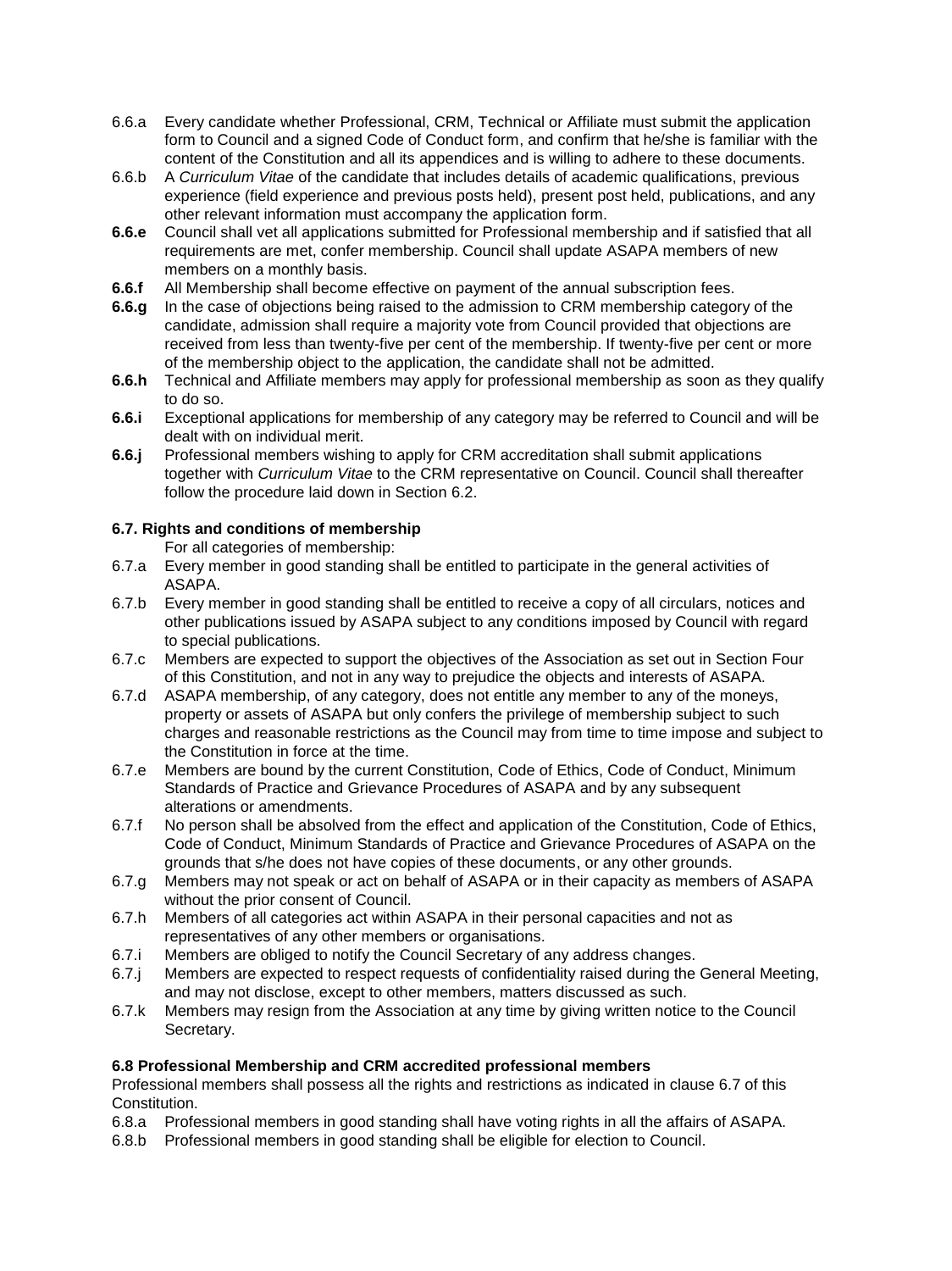- 6.8.c A professional member in good standing shall be eligible for any of the offices of ASAPA, with the exception of the CRM standing committee. Only CRM accredited professional members shall be eligible for membership of this committee.
- 6.8.d Every professional member in good standing is entitled to exercise or withhold a vote on any resolution submitted to members at a meeting of ASAPA or in an electronic/postal ballot of its members.

# **6.9 Technical membership**

- 6.9.a Technical members shall possess all the rights and restrictions as indicated in clause 6.7 of this Constitution.
- 6.9.b Technical members shall have voting rights in ASAPA affairs dealing specifically with technical issues and technical membership of ASAPA, but not in affairs dealing exclusively with the archaeological profession or professional membership of ASAPA. The inclusion of technical members in voting procedures will take place at the discretion of Council.
- 6.9.c Technical members may not serve as Council members, but a representative may be invited by Council to join specific meetings concerning technical issues or technical membership of ASAPA.
- 6.9.d Technical members may request to have a representative at Council meetings, provided that proposals for inclusion in the agendas of Council meetings have been submitted by the technical member representative in writing to the Council Secretary, and the Secretary approved such submission.
- 6.9.e Technical members may serve as a member with any portfolio of an ASAPA *ad hoc* committee.

### **6.10 Honorary Membership**

- 6.10.a Honorary members shall possess all the rights indicated in clause 6.7 of this Constitution
- 6.10.b Honorary members are not liable for annual subscription fees.
- 6.10.c Honorary members may serve on Council as additional members co-opted by Council at its discretion.
- 6.10.e Honorary members may serve as a member with any portfolio of an ASAPA *ad hoc* committee.
- 6.10.f Honorary members shall have voting rights on all ASAPA issues.

# **6.11 Affiliate Membership**

- 6.11.a Affiliate members shall possess all the rights and restrictions as indicated in clause 6.7 of this Constitution.
- 6.11.b Affiliate members may **not** serve on Council; an affiliate representative may request the Council Secretary in writing to include proposals for the agenda of Council meetings.
- 6.11.c An affiliate member may serve as member, but not Chairperson, of an *ad hoc* ASAPA committee, provided that affiliate members do not constitute more than a half of the committee membership.
- 6.11.d Affiliate members shall **not** have voting rights in all the affairs of ASAPA, but the inclusion of affiliate member votes on certain issues may be called for at Council's discretion.

# **6.12 Termination of membership**

- 6.12.a A member may resign his/her membership at any time by giving written notice to the Council Secretary.
- 6.12.b Any member whose membership fees are in arrears for 12 months or more, who has been notified by the Treasurer during that period, and who has been given a final warning by Council, shall lose their membership status, but shall remain liable for fees in arrears. Such members shall not be readmitted to ASAPA until they are once again in good standing with ASAPA.
- 6.12.c Should any ineligible candidate be inadvertently admitted as a member of ASAPA, Council may declare his/her membership void, and it shall give him/her notice to that effect.
- 6.12.d If at any time after the activation of membership it becomes apparent that a candidate has been mistakenly admitted as a result of misrepresentation, mistaken identity, or incorrect information submitted, Council shall have the power to cancel such membership.
- 6.12.e Membership of all types may be terminated for any activities that ASAPA's Grievance Procedures (Appendix D) find violate this Constitution, the Code of Ethics, the Code of Conduct or the Minimum Standards of Practice (Appendices A-C).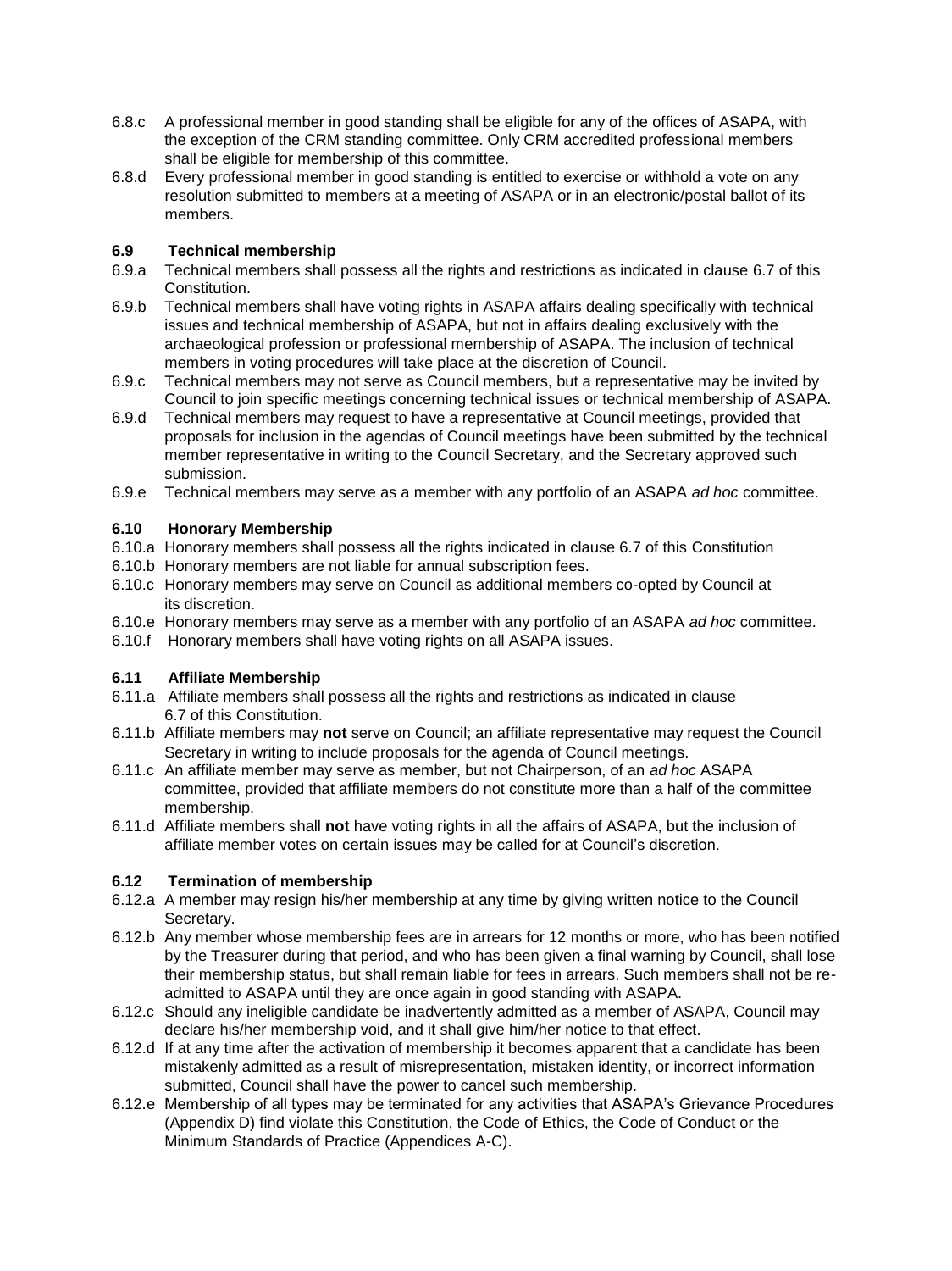# **7 FEES AND SUBSCRIPTIONS**

- 7.1 Council shall determine annual subscriptions for all categories of membership.
- 7.2 Honorary members are exempt from any fees.
- 7.3 Every new member shall, immediately on receipt of written notification of his/her acceptance, pay the subscription fee for membership to become effective.
- 7.4 Council will determine additional fees for CRM accredited professional members.
- 7.5 Annual subscriptions shall be payable directly to the Council Treasurer on or before 1 January each year.

# **8 CONTROL AND MANAGEMENT BY COUNCIL**

- 8.a The Council shall be the executive organ of ASAPA and shall act on behalf of ASAPA in accordance with its mission and aims as well as the values, objectives and broad mandates given to them by the General Meeting and interim resolutions.
- 8.b The control and management of ASAPA's affairs shall be vested in a Council elected from professional members of ASAPA in good standing at the General Meeting, and whose terms of office shall coincide with the appropriate administrative year or years of ASAPA.
- 8.c No Council member shall receive compensation for services rendered to ASAPA. Reasonable travel expenses incurred by Council members attending to ASAPA business shall be paid by ASAPA in accordance with rules and procedures adopted by Council, subject to prior approval by Council.

# **8.1 The Council shall comprise:**

- 8.1.a Officers elected at the General Meeting: Chairperson, Secretary, Treasurer, and two representative from the CRM standing committee. At Council's discretion the offices of Secretary and Treasurer may be combined.
- 8.1.b A maximum of two other members either elected at a General Meeting or appointed by the elected Council officers.
- 8.1.c Additional members, up to a maximum of six, may be co-opted by Council at its discretion.
- 8.1.d CRM seats on Council shall not be less then 25 per cent of the total number of seats on Council and the interests of CRM accredited members in private practice must be adequately represented.
- 8.1.e No single southern African country may hold all Council positions at one time.

# **8.2 Term of office for Council members**

- 8.2.a The new Council shall assume office immediately after the General Meeting at which it is elected.
- 8.2.c Members of Council shall be elected for a period of two years **or** for the period of time that elapses between successive General Meetings of ASAPA.
- 8.2.d Members of Council shall be immediately eligible for re-election on expiry of their term of office up to a maximum of three consecutive terms.

# **8.3 Vacancies on Council**

- 8.3.a Council may fill any vacancy arising from whatever reason during its administrative period, and shall notify membership of such appointment.
- 8.3.b In the event of the positions of all of the elected Council officers becoming vacant, the remaining member(s) of Council shall at the earliest opportunity **either** convene a Special General Meeting **and/or** arrange for an electronic/postal ballot of all professional members in good standing for the election of new officers.
- 8.3.c In the event of the resignation of the entire Council, any professional member in good standing may convene a Special General Meeting **and/or** arrange for an electronic/postal ballot of all members in good standing for the election of new officers.

# **8.4 Duties of Council**

- The duties of Council shall be:
- 8.4.a To further and promote the objectives of ASAPA.
- 8.4.b To resolve and adapt future ASAPA policy in accordance with this Constitution.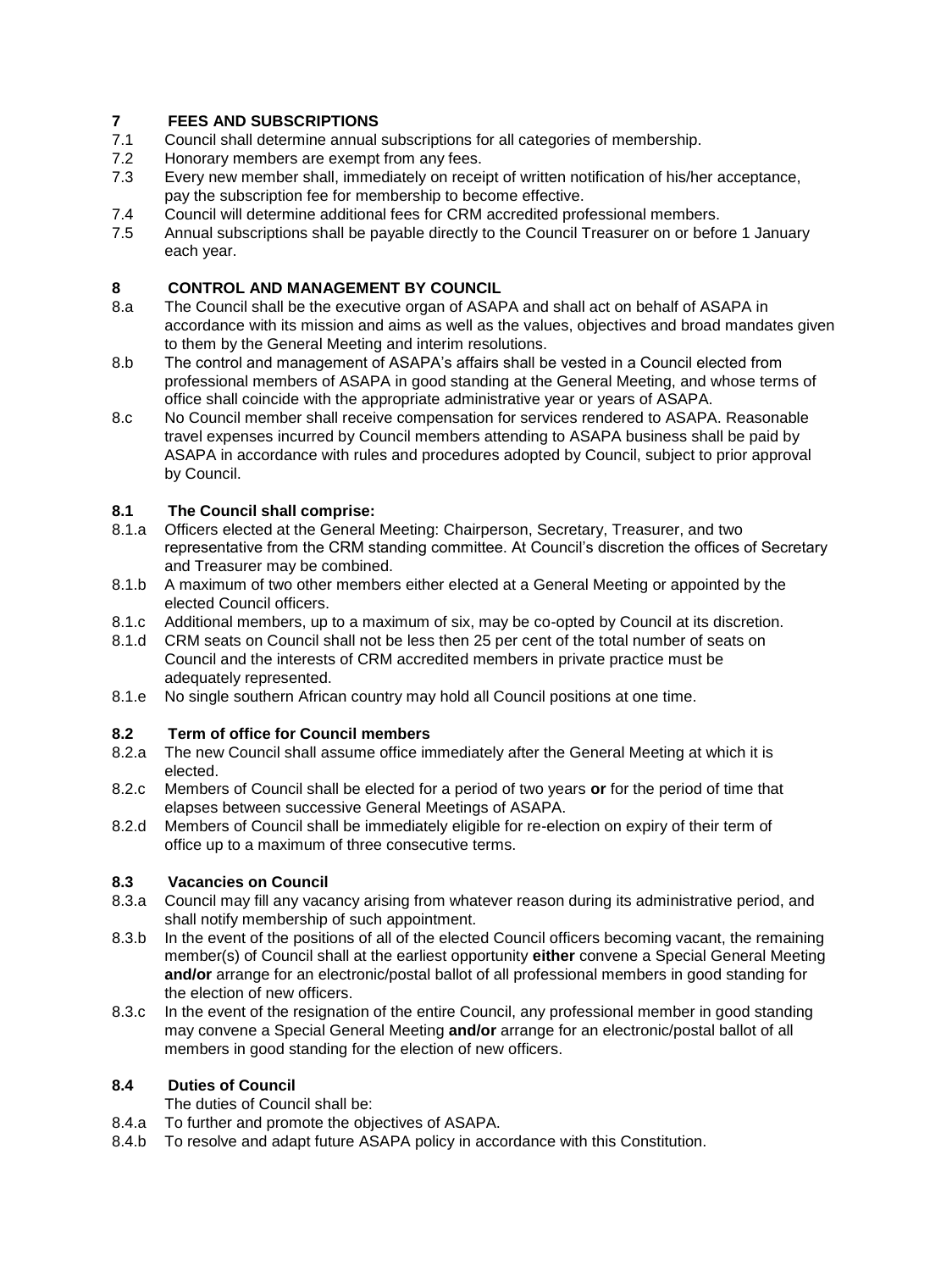- 8.4.c To establish, control and manage all sectors or branches of ASAPA in southern Africa.
- 8.4.d To govern the Constitution, Code of Ethics, Code of Conduct, Minimum Standards of Practice, Grievance Procedures, rights, privileges, obligations and duties of ASAPA sectors or branches, and if warranted, to dissolve the same, or modify such rights, privileges, obligations or duties.
- 8.4.e To ensure that complete and true records of the membership and transactions of ASAPA are maintained.
- 8.4.f To convene General Meetings of members in terms of section Nine of this Constitution, any other meetings, or to arrange for electronic/postal ballots as prescribed in this Constitution.
- 8.4.g To establish correspondents in each of the represented SADC states, and maintain correspondence in order to be informed about changes and developments in heritage legislation and other relevant matters in each represented country.
- 8.4.h To report at the General Meeting on the activities of Council and ASAPA.
- 8.4.i To give final approval of all members who apply for any category of membership.
- 8.4.j To prompt new applications.
- 8.4.k To represent all ASAPA members and their interests.
- 8.4.l To establish and publish information by and for the benefit of all ASAPA members.

### **8.5 Powers of Council**

Without in any way limiting its general powers to conduct the affairs of ASAPA, and in addition to any other powers granted under this Constitution, Council shall have the power on behalf of and in the name of ASAPA:

- 8.5.a To open and operate accounts in the name of ASAPA at any reputable financial institution.
- 8.5.b To appoint independent auditors.
- 8.5.c To use and manage in the interests of ASAPA any money or property which the ASAPA may obtain.
- 8.5.d To appoint by resolution, authorised signatories to operate accounts and deal with assets in the name of and on behalf of ASAPA.
- 8.5.e To initiate and defend any legal actions on behalf of ASAPA, and to sign any authorisations or documents in this regard.
- 8.5.f To appoint committees for special purposes and determine their terms of reference.
- 8.5.g To make and amend rules for the proper conduct of ASAPA's affairs and of its members in relation to the ASAPA's activities in accordance with this Constitution.
- 8.5.h To delegate such of their powers as may be necessary and at any time cancel such delegated powers in whole or in part.

#### **8.6 Meetings of Council**

- 8.6.a Council shall meet at least twice a year, and at other times when the need arises.
- 8.6.b A quorum shall consist of at least one elected officer and two other members of Council, whether elected, appointed, or co-opted.
- 8.6.c In the event of all of the positions of the elected officers becoming vacant, a quorum at meetings of Council to make the arrangements set out in clause 8.3 of this Constitution shall consist of the remaining members of Council.
- 8.6.d Voting shall be by simple majority except that the Chairperson shall have a casting vote in cases where a simple majority cannot be reached.
- 8.6.e In cases where proposals concerning the suspension or cancellation of membership are to be voted on, such proposals shall require the vote of every member of Council either in person or submitted in writing to the Secretary. The right to vote on such proposals may not be delegated.
- 8.6.f A Council member who is unable to attend a Council meeting shall notify the Secretary beforehand and may by notification in writing appoint a proxy to speak and vote on his/her behalf except in the case of proposals concerning the suspension or cancellation of membership.
- 8.6.g The Secretary shall cause minutes to be taken of every Council meeting and shall submit these for ratification at the following meeting. All such minutes shall be made available for scrutiny by professional members in good standing, on request, except on matters where confidentiality is considered appropriate by Council.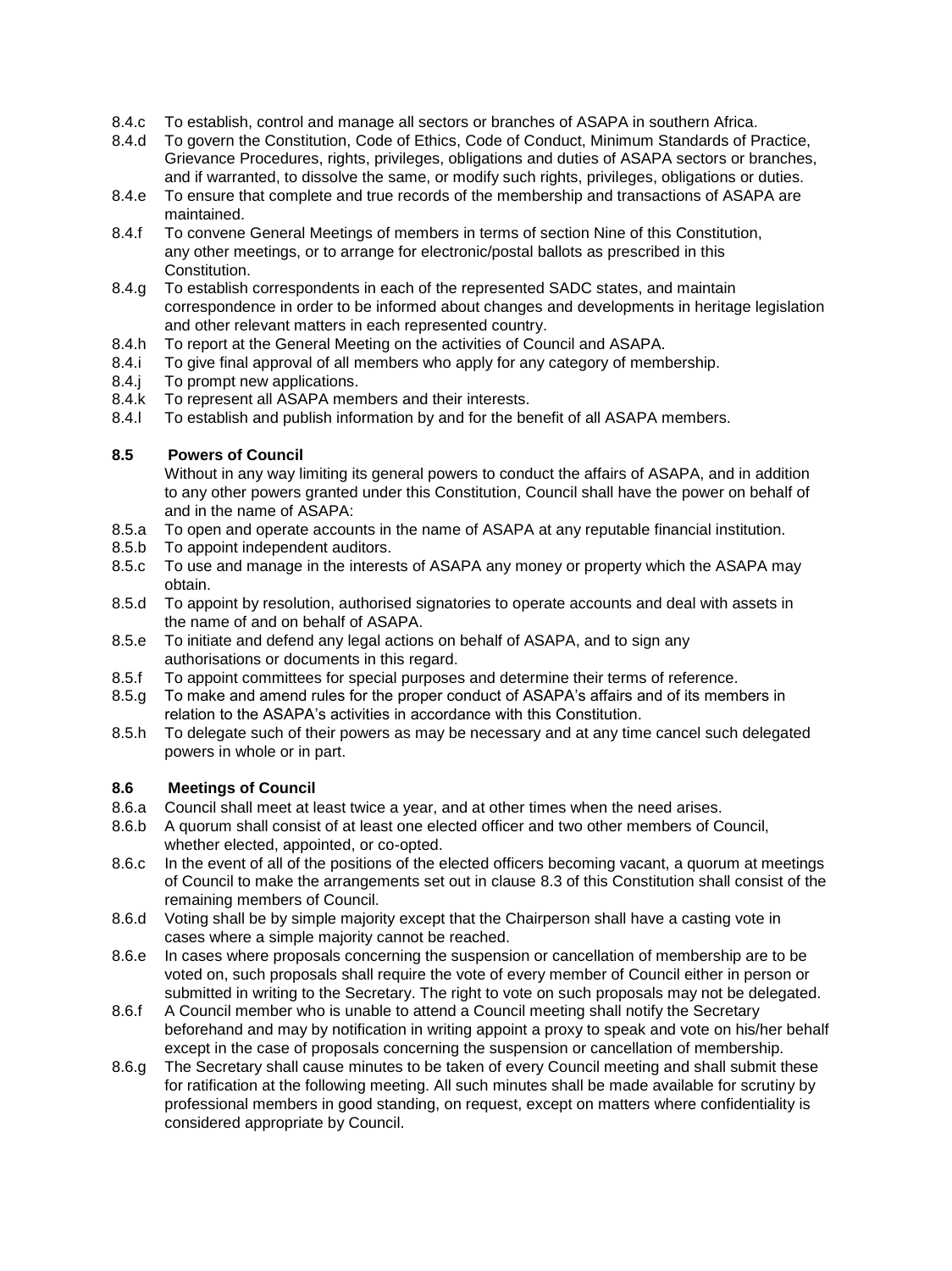# **8.7 Termination of office of members of the Council**

The office of a member of the Council shall be vacated:

- 8.7.a If s/he ceases to be a member of ASAPA.
- 8.7.b If by notice in writing to ASAPA s/he resigns the office.
- 8.7.c If s/he fails to attend, without electronic or telephonic participation in the meeting, at least three consecutive Council meetings, subject to the discretion of Council.
- 8.7.d If s/he is found, by application of the Grievance Procedures, to have violated any of the conditions set out in the ASAPA Constitution, Code of Ethics, Code of Conduct or Minimum Standards of Practice.

# **9 FINANCES AND AUDIT**

- 9.1 Council shall from time to time make such financial arrangements as are deemed necessary for the proper functioning of ASAPA and shall keep such books of account and balance sheets necessary to exhibit a true and fair view of the financial state of ASAPA.
- 9.2 The financial year is deemed to run over a full calendar year from 1 April to 31 March of a given year.
- 9.3 All members in good standing shall have full access to documents that reflect the financial status of ASAPA.
- 9.4 The Treasurer shall present the accounts of ASAPA to the members at each General Meeting for acceptance by the meeting.
- 9.5 The accounts of ASAPA shall be examined annually by a firm of professional auditors to be appointed by Council.

### **10 CONTROL AND MANAGEMENT OF THE CRM STANDING COMMITTEE**

- 10.1 The control and management of the CRM standing committee shall rest with Council who shall defer relevant matters to the CRM standing committee. The CRM committee is to meet once a year and reasonable meeting expenses will be funded by Council. The standing committee is to be elected at the General Meeting.
- 10.2 The CRM standing committee shall comprise a Chairperson, Secretary, and a maximum of two additional members co-opted at committee's discretion.
- 10.3 At least one member of Council shall be present at all meetings conducted by the CRM committee.
- 10.4 Where possible and appropriate, representation on the standing committee should comprise representatives from more than one southern African nation.
- 10.5 The new committee shall assume office immediately after the General Meeting at which it is elected.
- 10.6 Members of the committee shall be elected for a period of two years or such period as may intervene between successive General Meetings of the Association.
- 10.7 Members of the committee shall be immediately eligible for re-election on expiry of their term of office for up to a maximum of two consecutive terms.
- 10.8 The committee may fill any vacancy arising among its members during its term of office. In the event of the positions of the elected officers becoming vacant, the remaining member(s) of the committee shall at the earliest opportunity either convene a CRM accredited membership meeting or arrange for a ballot of all CRM accredited members in good standing for the election of new officers.
- 10.9 In the event that no elected or co-opted members remain in the committee any CRM accredited professional member in good standing may arrange for a ballot of all CRM accredited members in good standing for the election of new officers.
- 10.10 The duties of the committee shall be to advise and support Council on all matters relating to CRM as requested by Council, to report at the General Meeting on the activities of the CRM standing committee, and to further the aims of CRM in southern Africa.
- 10.11 A quorum shall consist of at least two elected officers and one other committee member, whether elected, appointed, or co-opted. In the event of all the positions of the elected officers becoming vacant, a quorum at meetings of the committee to make the arrangements shall consist of the remaining members of the committee.
- 10.12 Voting shall be by simple majority except that the Chairperson shall have a casting vote in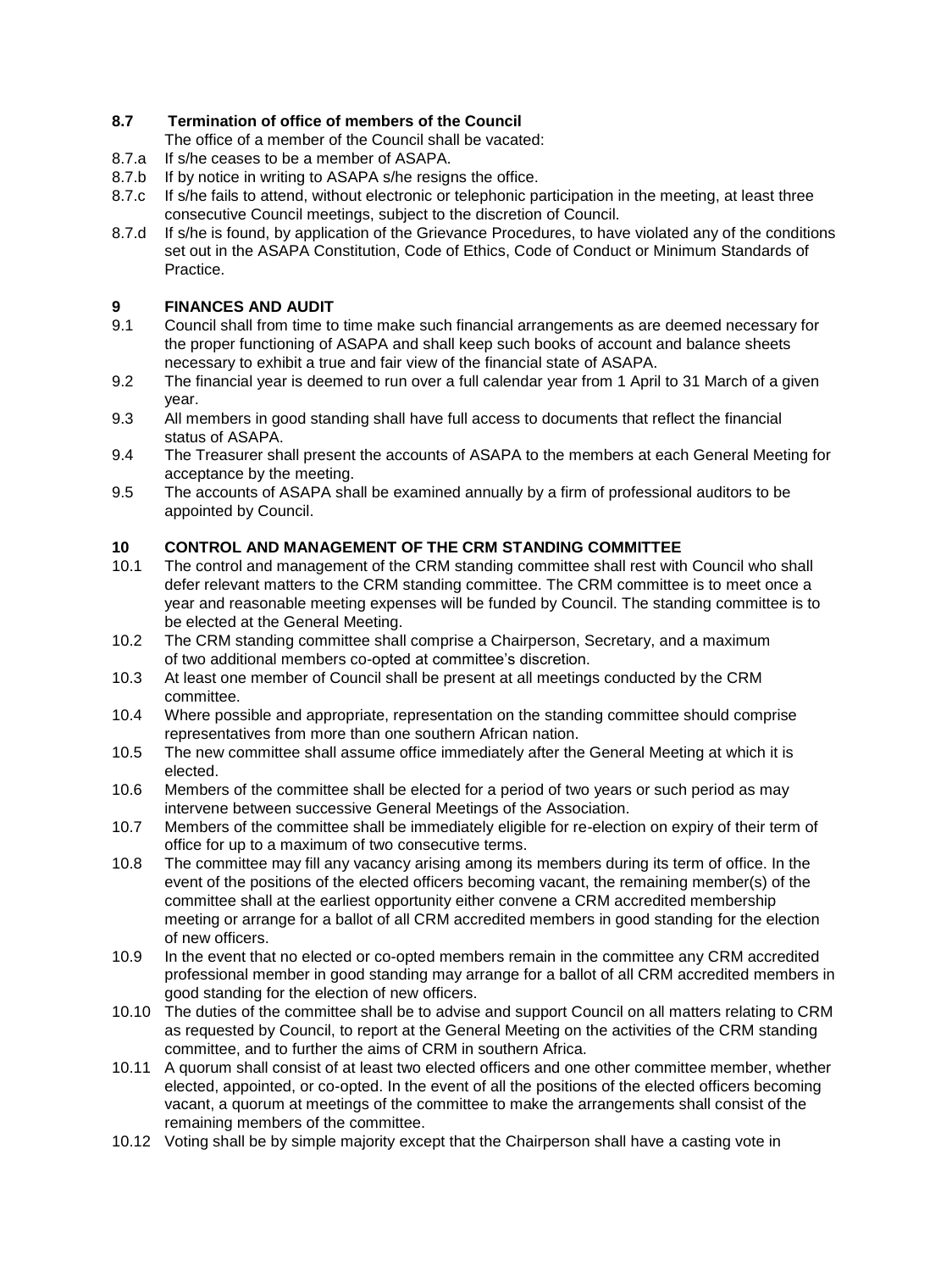cases where a simple majority cannot be reached.

10.13 The Secretary shall cause minutes to be taken of every committee meeting and shall submit these for ratification at the following meeting. The ratified minutes shall be lodged with Council.

### **11 GENERAL AND OTHER MEETINGS**

### **11.1 General Meeting**

- 11.1.a The General Meeting of ASAPA shall normally be held every second year.
- 11.1.b The date, time and place shall be determined by Council following discussion at the preceding General Meeting.
- 11.1.c A preliminary notice of the General Meeting shall be communicated to members not less than two months before the date on which the meeting is to be held, together with a request to submit to the Secretary in writing any proposals for inclusion in the agenda.
- 11.1.d Proposals for inclusion in the agenda of the General Meeting must be in the hands of the Secretary not less than one month before the date of the Meeting and must state in specific terms the resolution to be put to the Meeting and the reasons therefor.
- 11.1.e Not less than three weeks before the date of the General Meeting the Secretary shall circulate to all members a notice giving the date, time and place of the General Meeting together with the agenda for the meeting and the minutes of the preceding General Meeting which are to be ratified at the meeting.
- 11.1.f The General Meeting shall be chaired, in order of priority, by the Chairperson of Council; the Secretary; the Treasurer; any other member of Council, or any member nominated by the members at the meeting.
- 11.1.g The Chairperson shall have a casting as well as a deliberative vote.
- 11.1.h Twenty-five per cent of the total of professional members in good standing shall constitute a quorum.
- 11.1.i Voting shall be by simple majority expressed by a show of hands or by ballot at the Chairperson's discretion.
- 11.1.j Council may request, at its discretion, technical members to vote on matters not restricted to the practice of professional archaeology and/or professional membership of ASAPA.
- 11.1.k Council may request, at its discretion, affiliate members to vote on certain issues together with other members of ASAPA.
- 11.1.l Members eligible for voting, but unable to be present may appoint by written proxy another professional member in good standing to speak and vote for him/her, or submit a postal ballot. Such proxies must be in the hands of the Secretary before the commencement of the meeting.
- 11.1.m Should a quorum not be present at the meeting the Chairperson shall have the discretion to take into account written proxies and ballots in order to make up the quorum.

#### **11.2. Special General Meeting/Postal ballot/Electronic ballot**

- 112.a A Special General Meeting may be convened or an electronic/postal ballot of members called for by Council at any time following a majority decision of Council or a written request to Council from not less than ten per cent of the total of professional members in good standing, provided that the request is signed by all members supporting it, that the proposal to be put to the meeting/ballot is set out as a resolution in proper form and in specific terms, and that the reason for the proposal is given.
- 11.2.b Notice of a Special General Meeting shall be sent to voting members not less than two months before the meeting and shall specify the time and place of the meeting as well as the agenda. Other aspects of the meeting shall follow the procedure for the General Meeting.
- 11.2.c Council may request, at their discretion, technical members to vote on matters not exclusively dealing with the practice of professional archaeology and or professional membership of ASAPA.
- 11.2.d Council may request, at their discretion, affiliate members to vote on certain issues together with other members of ASAPA.
- 11.2.d In the case of an electronic/postal ballot, the Secretary shall circulate details of the proposal to all members eligible to vote and shall provide an appropriate ballot form for return to Council. Such forms shall be returned to the Secretary duly completed and dated by the member. Ballot forms incompletely or incorrectly completed will be counted as spoilt papers and not included in the count of votes.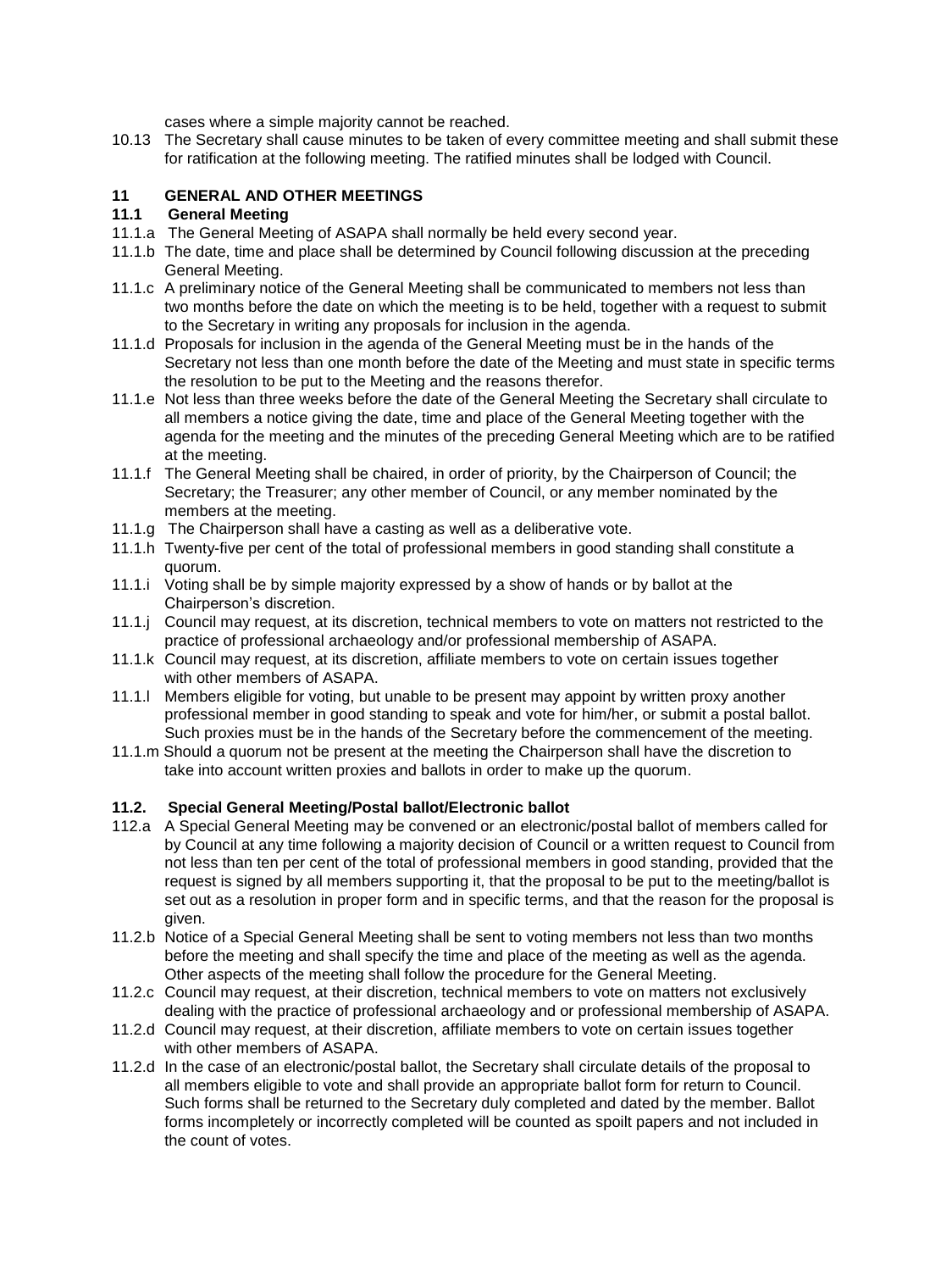- 11.2.e Not less than one month after the date on which the ballot forms have been distributed, Council shall tally the votes for and against the proposal and shall appoint one or more professional members in good standing, who are not members of Council to act as scrutinisers.
- 11.2.f At Council's discretion, the closing date for receipt of completed ballot papers may be extended to six weeks from the date of posting of the paper to voting members.
- 11.2.g Not more than one month after the closing date the Secretary shall circulate the results of the ballot to all members. The circular shall include a signed certification by the scrutiniser(s) that the results of the ballot are correctly set out in the circular.
- 11.2.h The proposal that is the subject of the electronic/postal ballot shall be accepted or rejected by a simple majority, save that if less than twenty-five per cent of the total voting membership return their papers (excluding spoilt papers) the proposal shall be considered as having been rejected.
- 11.2.i At Council's discretion, a secret ballot can be arranged.

# **12 AMENDMENTS TO CONSTITUTION**

No amendment to this Constitution whether by addition, deletion, substitution or other change shall be valid except on a resolution voted upon by professional members in good standing, and receiving at least sixty per cent of the votes in favour of the amendment. Voting shall be either:

- 12.1 In person or by proxy at a General Meeting or a Special General Meeting; or
- 12.2 By means of an electronic/postal ballot conducted according to the procedure laid down in section Nine of this Constitution, save that the closing date for return of ballot papers shall be two months after the date of posting of the appropriate notice with suitable deferment of the date by which the Secretary shall notify members of the result of the ballot.
- 12.3 In the event that counter-proposals or amendments to the proposed amendments are submitted by professional members in good standing or honorary members prior to the circulation of the agenda for the meeting these shall be included in the agenda. If the proposed amendments are the subject of an electronic or postal ballot Council shall decide whether counter-proposals or amendments to the proposals shall be circulated to members prior to voting or whether the proposals shall be deferred until the next General Meeting.
- 12.4 In all other respects the conditions for the General Meeting and Special General Meeting/Postal Ballot set out in Section Nine of this Constitution shall apply.

# **13 INTERPRETATION OF CONSTITUTION**

If any dispute arises over the interpretation of the terms of this Constitution the decision of Council shall be final and binding and shall be reported for the information of members at the next General Meeting.

### **14 DISSOLUTION OF THE ASSOCIATION**

- 14.1 The Association shall be dissolved if, at a General Meeting or at the discretion of Council, by an electronic/postal ballot of members, not less than sixty per cent of the members voting in person or by proxy are in favour of such dissolution.
- 14.2 The winding up of the Association's affairs and disposal of its assets shall be at the discretion of Council. Such assets shall, however, be transferred to an Association, institution or society whose objects are, or include, the furtherance of archaeology in southern Africa.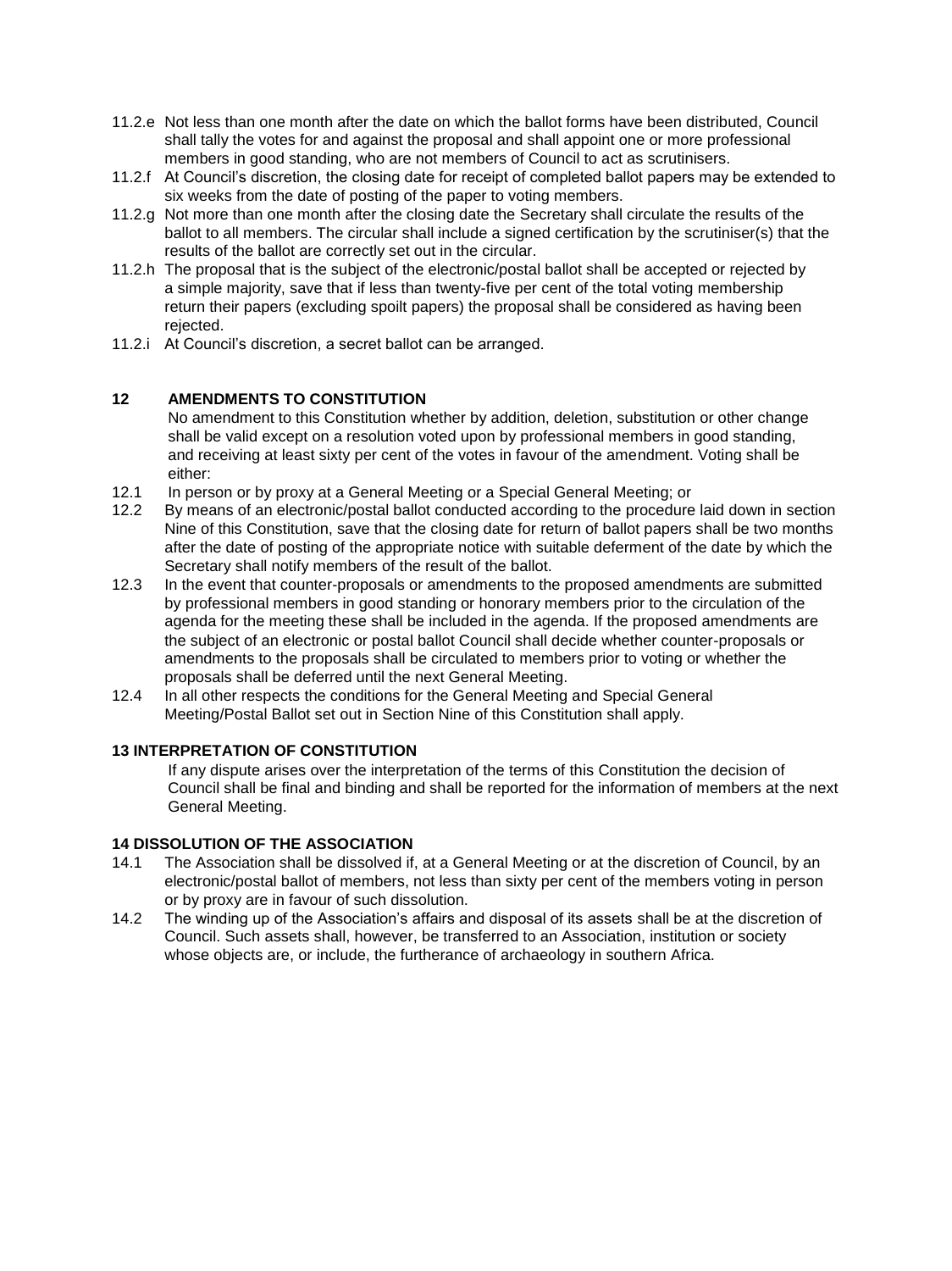### **APPENDIX A TO THE CONSTITUTION OF ASAPA: CODE OF ETHICS FOR ASAPA MEMBERS**

The Code of Ethics establishes ethical standards for all ASAPA members to follow in fulfilling the objectives of the ASAPA Constitution and their responsibilities to the archaeological profession, affiliated activities, and the residents of southern Africa.

### **In adherence to this code ASAPA members shall:**

- 1 Carry out their professional and affiliated activities, as far as possible, in accordance with established principles of research, teaching, cultural resource management and sustainable development with the highest standards of protection in the spirit of the Charter for the management of the archaeological heritage approved by ICOMOS (International Council on Monuments and Sites) in 1990, or relevant updated equivalent Charter.
- 2 Place the integrity of cultural heritage resources, and the health, safety and enrichment of society as a whole above any commitment to sectoral or private interests.
- 3 Draw to the attention of the relevant authorities any threats to archaeological heritage, including the plundering of sites and monuments and illicit trade in antiquities, and to use all the means at their disposal to ensure that action is taken in such cases by the relevant authorities.
- 4 Not illicitly deal in, sell, trade, nor knowingly aid any individual or organisation in the illicit sale, trade, or transfer of any antiquity (archaeological object, site or property) for the purpose of anyone's personal profit, and support the terms of the UNESCO 1970 convention, or relevant updated equivalent, regarding illegal import, export, or transfer of ownership of cultural property.
- 5 Contribute to general education about the cultural heritage value of artefacts, sites and contemporary human attachments to these.
- 6 Acknowledge and respect community views of the cultural heritage value of artefacts and sites, and incorporate consultation and participation with communities where appropriate.
- 7 Provide ethical leadership, and not mislead students, technicians, affiliates, volunteers or the public concerning their limitations, training or abilities.
- 8 Not conduct professional or affiliated activities in a manner involving dishonesty, fraud, deceit or misrepresentation.
- 9 Refrain from advertising or presenting their knowledge and services in a manner that may bring discredit to the profession or affiliated activities.
- 10 Ensure that they have the necessary experience and expertise for the tasks at hand, or obtain and support the necessary specialists/experts to complete such tasks.
- 11 Avoid and counter the spread of false, erroneous, biased, unwarranted or exaggerated statements concerning archaeology to protect the profession and affiliated activities from misunderstanding and misrepresentation.
- 12 Be obliged, when they have substantial evidence of a breach of the ASAPA Constitution, Code of Ethics, Code of Conduct or Minimum Standards of Practice to bring such conduct to the attention of the offending member and to Council.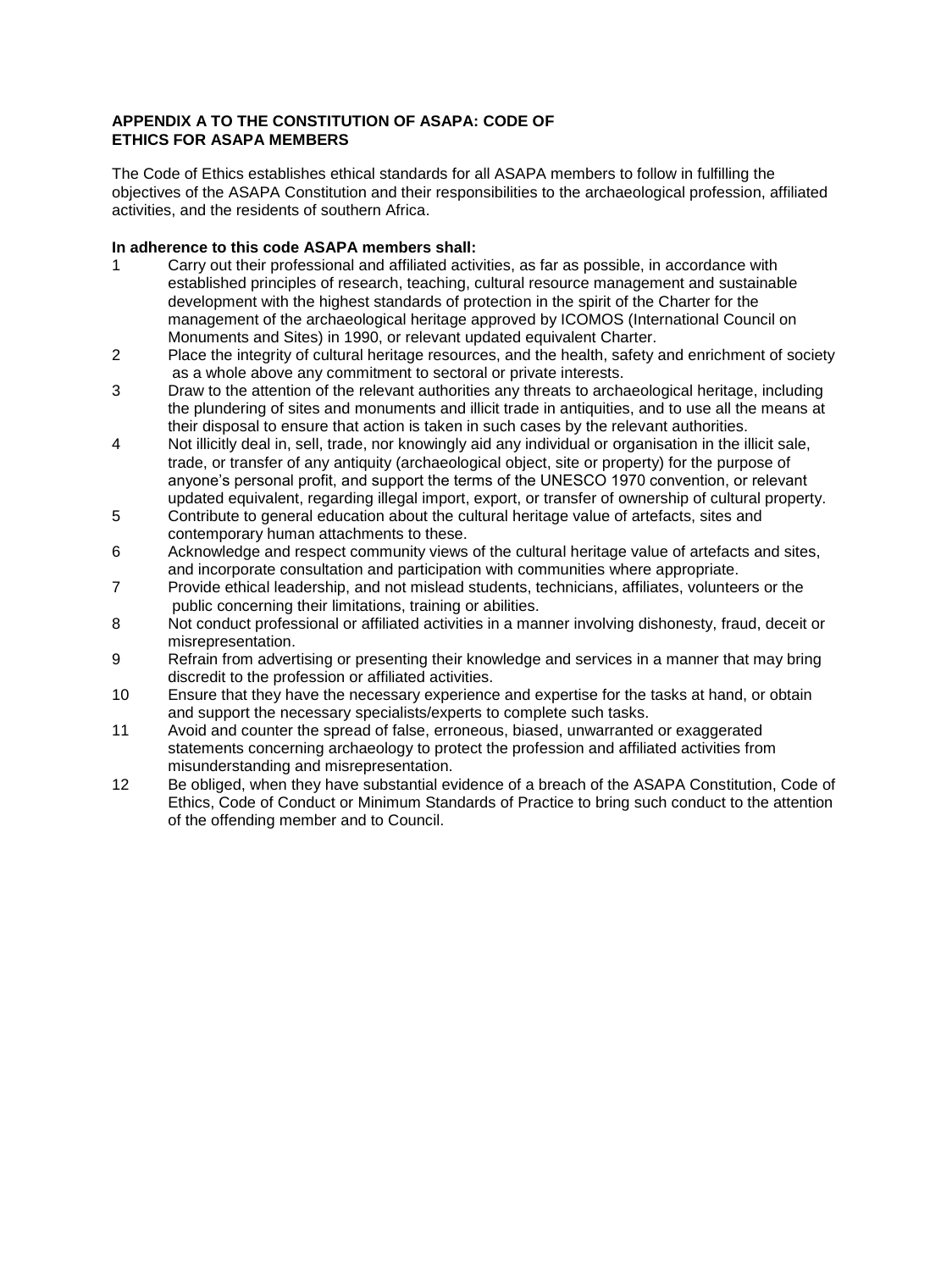### **APPENDIX B TO THE CONSTITUTION OF ASAPA: CODE OF CONDUCT FOR ASAPA MEMBERS**

It is the responsibility of all archaeologists, archaeological technicians and affiliated practitioners in southern Africa to work for the long-term research, conservation and protection of the archaeological record by practising and promoting appropriate stewardship, and adhering to the Minimum Standards of Practice of ASAPA (Appendix C of the Constitution).

# **1 CONDUCT TOWARDS THE PUBLIC AND CULTURAL HERITAGE RESOURCES**

In acknowledgement of archaeologists' responsibility to the public and to the cultural heritage resources of southern Africa, ASAPA members shall:

- 1.1 Carry out professional and affiliated activities, in accordance with the understanding that cultural heritage is an inter-connected and often finite resource that belongs to the people of southern Africa.
- 1.2 Acknowledge that appropriate access to knowledge from the past is an essential part of human cultural heritage, and that the conservation of that heritage is a preferred option.
- 1.3 Restore sites in a timely fashion, unless superseding factors, such as conservation or public outreach and education prerogatives intervene.
- 1.4 Endeavour to ensure that cultural heritage sites that are open to the public are protected through adequate and sustainable survey, management, planning and infrastructure and that their heritage value is not jeopardised by commercial requirements.
- 1.5 Within reasonable limits of time, finance and expertise, volunteer their special knowledge, skills and training to the public for the benefit of society as a whole, and where possible provide information about cultural heritage for educational and humanitarian purposes.
- 1.6 Be sensitive to, and respect the legitimate concerns of individuals and groups whose cultural heritage is the subject of archaeological investigations.
- 1.7 Act with sensitivity in all dealings with archaeological human remains, recognising that such remains and associated objects may be of special significance to contemporary communities or individuals, and that extraction and curation requires consultation and co-operation with, and permission from, all affected parties.
- 1.8 Present, upon request by rightful petitioner, evidence of qualifications, accreditation, professional training, expertise and experience.
- 1.9 Refrain from expressing a professional opinion, making a public report, or giving a legal testimony involving archaeological matters without being as thoroughly informed as might reasonably be expected.

# **2 CONDUCT TOWARDS PEERS AND ASSOCIATES**

In acknowledgement of archaeologists' responsibility to the integrity of the archaeological profession, peers, colleagues, archaeological technicians and affiliated practitioners, ASAPA members shall:

- 2.1 Understand that professionalism implies that maximum use will be made of resources, knowledge and competencies with honesty and integrity.
- 2.2 Avoid conflicts of interest with awareness that the profession is often judged by the performance of an individual.
- 2.3 To the best of their ability, keep informed of advances in archaeological and related knowledge and techniques, and legal requirements for the practice of archaeology in the country/ies they practise, and integrate such knowledge and techniques into their professional, technical and affiliated activities, including teaching and mentorship.
- 2.4 In all communication, give full and proper credit to, and avoid misrepresentation of, the work and ideas of others.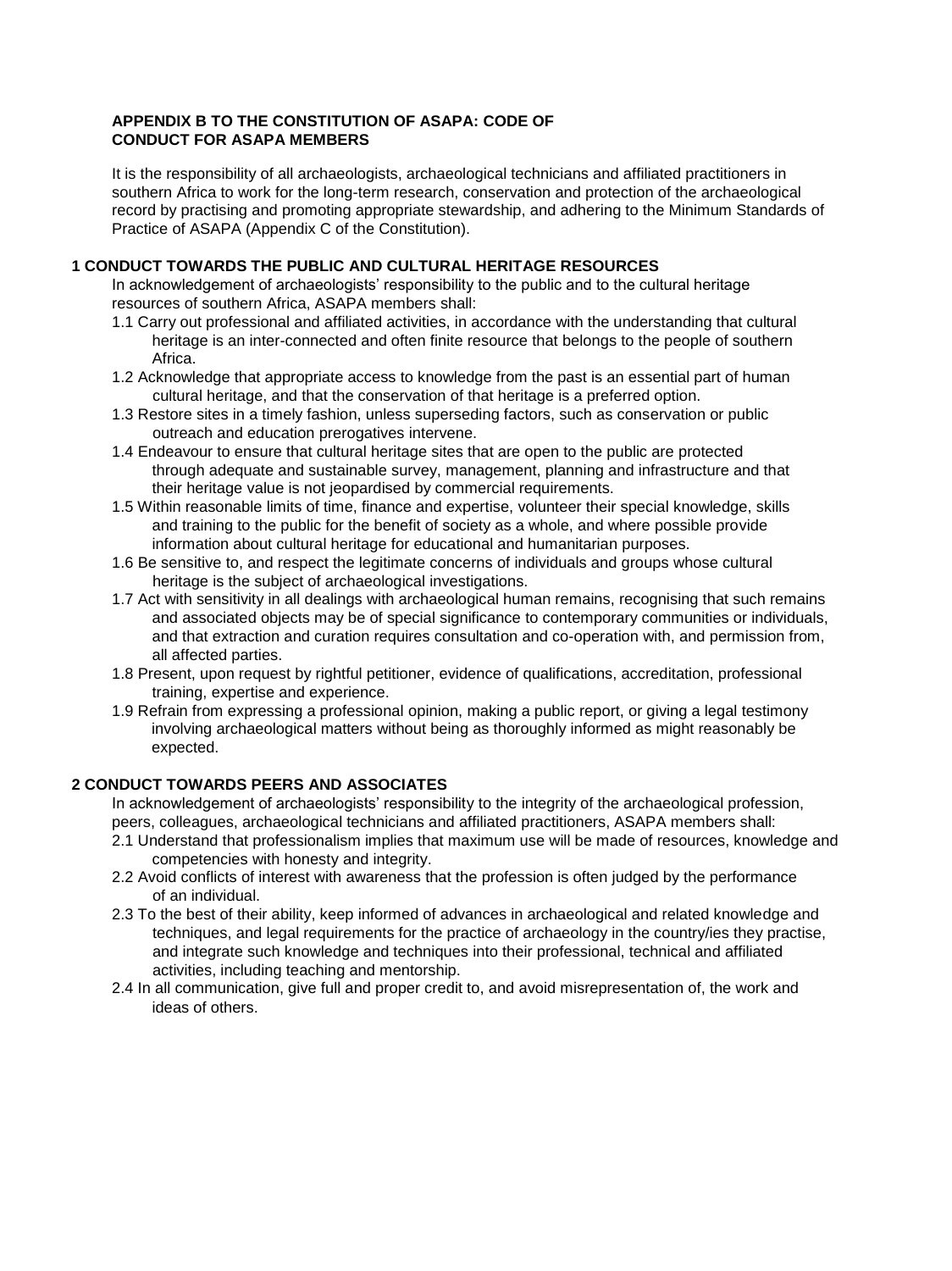- 2.5 Communicate and co-operate with colleagues with common professional, technical or affiliated interests and, wherever reasonable, give due respect to colleagues' interests in, and rights to, information about sites, areas, collections, or data where there exists a mutual or potential active research concern.
- 2.6 In all actions regarding research, teaching, fieldwork, laboratory work and the public arena, promote the appropriate management of cultural heritage and associated materials and their context.
- 2.7 Offer professional, technical or affiliated advice only on those subjects in which they are informed and qualified through professional training and experience.
- 2.8 Ensure that ASAPA members act in a manner consistent with the stature of ASAPA and the honour and standing of the discipline of archaeology and affiliated activities.
- 2.9 Mentor less experienced colleagues and co-workers to encourage personal, professional or technical development, and an enthusiasm for the profession and its affiliated activities.
- 2.10 Not represent themselves as spokespersons for heritage authorities without foundation, or imply that they can influence any cultural heritage authorisation processes.
- 2.11 Not seek employment, grants or gain or by offers of gifts or favours.
- 2.12 Not attempt to unjustly injure the reputation or opportunities for employment of another archaeologist, archaeological technician or affiliated practitioner by false, biased or undocumented claims.

### **3 CONDUCT FOR ARCHAEOLOGICAL IMPACT ASSESSORS AND CONTRACTORS**

- In acknowledgement of the responsibility of professional archaeologists who act as impact assessors or contract archaeologists, ASAPA members shall:
- 3.1 Consider all reasonable alternatives when assessing mitigation or destruction of cultural heritage resources.
- 3.2 Inform employers or clients of any professional or personal interest that may impair the objectivity of their work.
- 3.3 Provide clients with access to the provisions of this code and the Minimum Standards of Practice.
- 3.4 Assist government departments wherever reasonable by supplying adequate and accurate information.
- 3.5 Report on concerns beyond their own brief to the relevant heritage resources authority and ASAPA.
- 3.6 Respect requests for confidentiality expressed by clients (**confidentiality can only be applied to information of non-archaeological nature gained in the course of the contract**), provided that such confidence will not contribute to unnecessary degradation of the cultural heritage resources or jeopardise the interests of the public in respect of the national estate. Should a conflict develop, ASAPA members shall notify the client in writing, and advise the appropriate heritage authority that such conflict exists.
- 3.7 Specify limitations, constraints and knowledge gaps and clearly indicate aspects that could not be investigated, and the reasons for these omissions.
- 3.8 Record all relevant communications and decisions in writing.
- 3.9 Involve specialists where appropriate or required and not attempt to conduct work for which they are not accredited, or do not have the necessary experience and/or expertise.
- 3.10 Reflect any community or stakeholder issues that have been identified and indicate how each has been considered/resolved.
- 3.11 Recognise, respect, and protect where necessary, the knowledge of local and affected communities.
- 3.12 Respect the confidentiality requirements of stakeholder communities, e.g., initiation sites, ceremonies, burial rites and sacred artefacts and localities where these are affected.
- 3.13 Accept that, in cases of query or conflict of interest, evaluations shall be peer reviewed, where possible under the aegis of ASAPA and/or the relevant heritage authorities.
- 3.14 Notify the appropriate heritage authorities of any technical and legal loopholes in the legislation.
- 3.15 Refrain from unethical bidding for contracts, and allow the prospective client/s to select professional archaeologists on the basis of ability and expertise as accredited by ASAPA and the legislation and guidelines of the various southern African countries.
- 3.16 Describe fully in writing all salaries or fees and the extent and kinds of service to be rendered.
- 3.17 Accept payment for a particular service or report from one source only, except with the full knowledge and consent of multiple parties, were so concerned.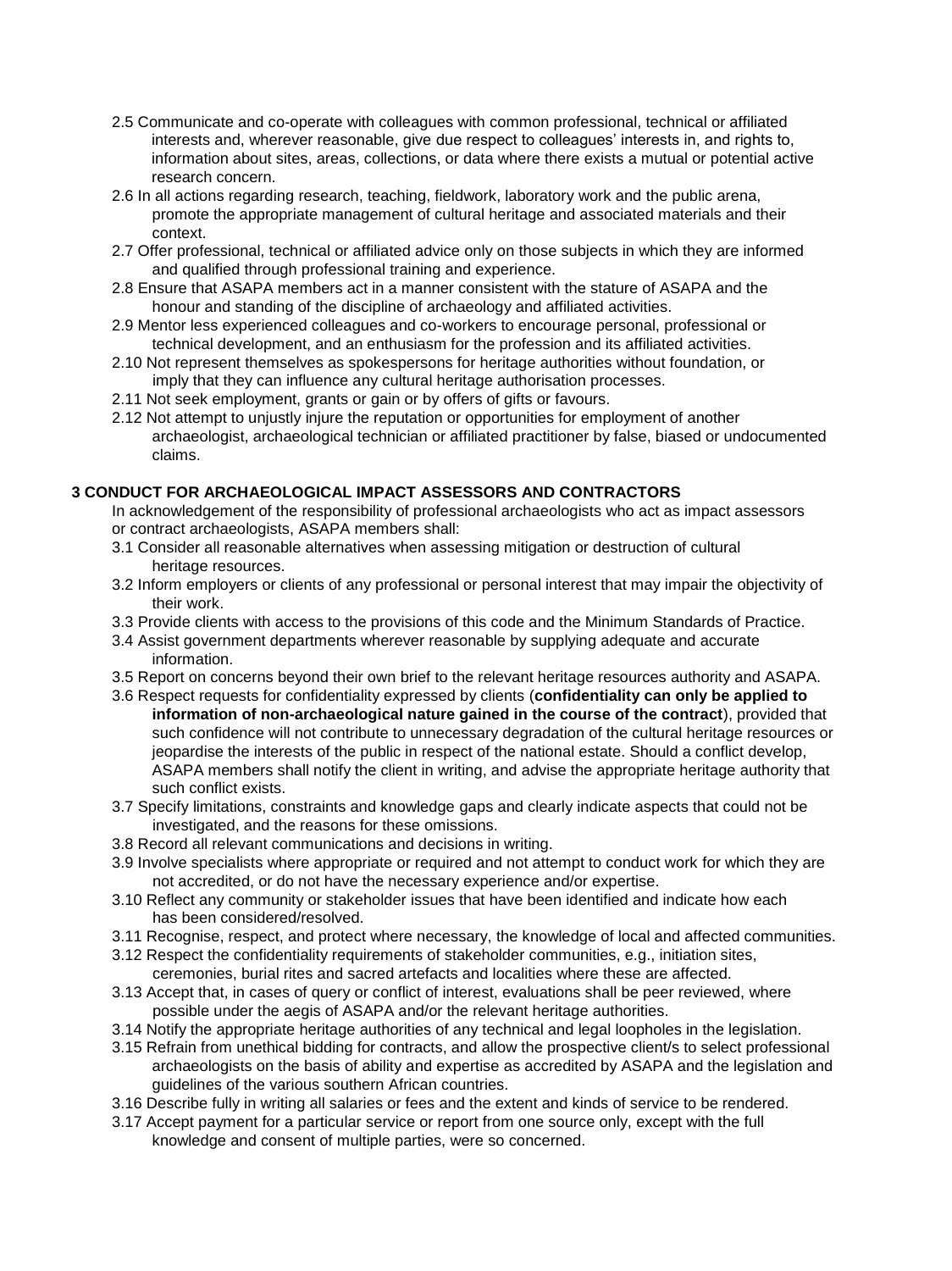- 3.18 Refrain from undertaking assessments for which they are not accredited, or do not have, or cannot provide, the relevant experience and/or expertise.
- 3.19 Not mislead the public or clients in any way.
- 3.20 Refuse to accept briefs that involve benefit from the illicit sale of protected material or any other illegal activities.
- 3.21 Refuse to accept limited briefs, and ensure that all aspects and areas associated with the development are covered, e.g., increased traffic, tourism activities, construction access roads, or position of construction camps.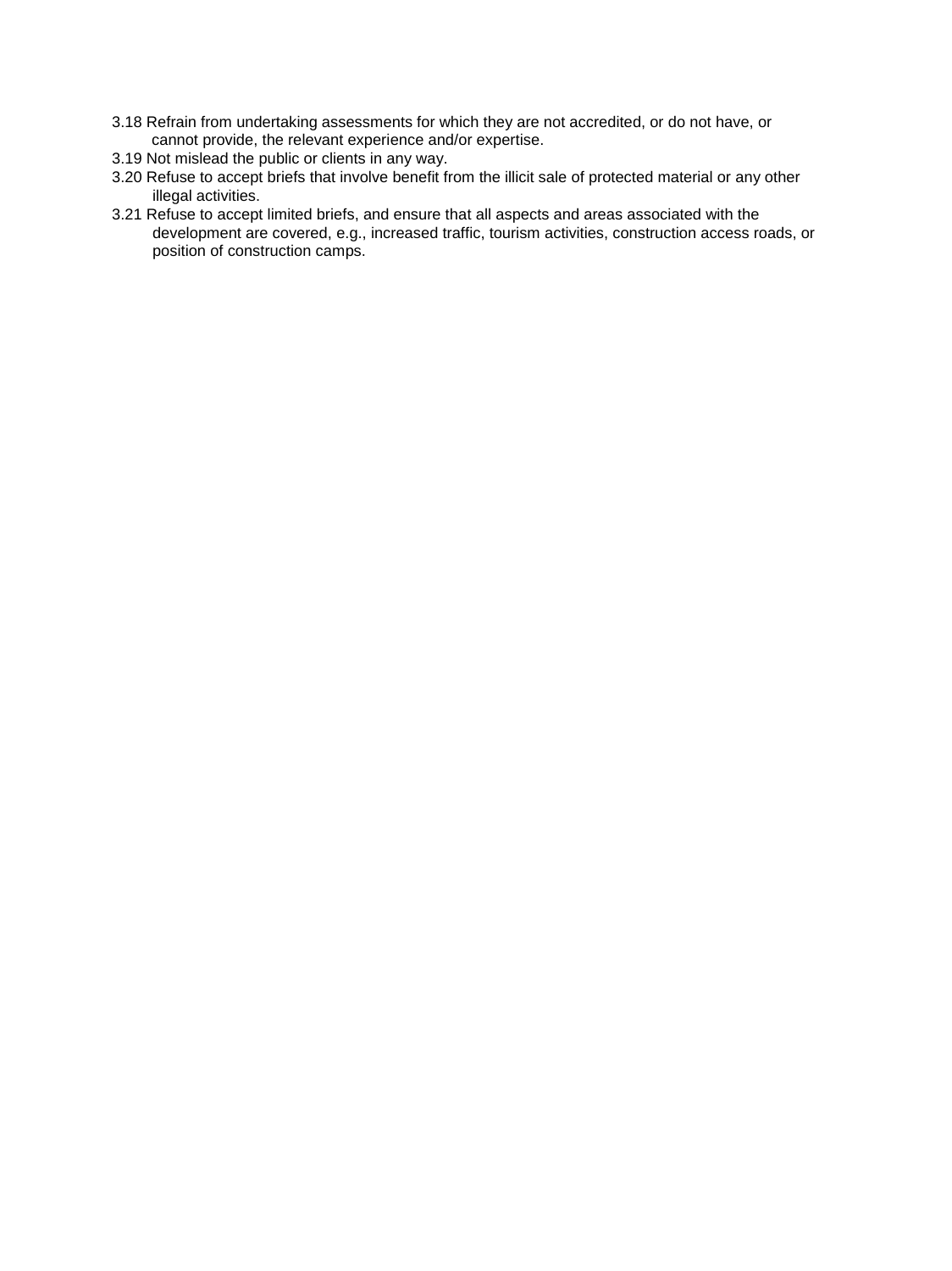### **APPENDIX C TO THE CONSTITUTION OF ASAPA: MINIMUM STANDARDS OF PRACTICE FOR ASAPA MEMBERS**

ASAPA members agree that all archaeological work, including research, teaching, contract and rescue archaeology, must be conducted according to these minimum standards of practice. Archaeologists, archaeological technicians and affiliated practitioners have a responsibility to design and conduct projects that will add to our understanding of the past and/or develop better theories, methods, or techniques for interpreting the archaeological record, while causing minimal attrition of the archaeological resource base. In the conduct of an archaeological or affiliated project, the following minimum standards apply:

### **1 STANDARDS FOR PROJECT INITIATION**

Archaeologists, archaeological technicians and affiliated practitioners have a responsibility to prepare adequately for any archaeological or affiliated project, research or otherwise. ASAPA members shall:

- 1.1 Assess the adequacy of their qualifications for the demands of the project, and minimise inadequacies by acquiring additional expertise and/or bringing in associates with the requisite qualifications, or by modifying the scope of the project.
- 1.2 Inform themselves of any previous relevant research and documentation.
- 1.3 Develop a specific project plan that specifies the objectives of the project, takes into account previous relevant research and documentation, and employ a suitable methodology that provides for the most economical use of the resource base consistent with the objectives of the project and ASAPA's general aims and methods.
- 1.4 Ensure the availability of adequate and competent staff and support facilities to carry the project to completion, and arrange adequate, suitable and sustainable curational facilities for material and records.
- 1.5 Comply with all legal and safety requirements and obtain all necessary permits and permission from the relevant authorities, landowners, legal custodians or other stakeholders.
- 1.6 Inform themselves of any existing minimum standards required by the appropriate authorities before starting the project.
- 1.7 Determine whether the project is likely to interfere with the programme or projects of other researchers and initiate negotiations to minimise interference if there is such likelihood.

### **2 STANDARDS FOR SURVEYING, COLLECTING, EXCAVATION AND CURATION**

Procedures for field surveys, shovel tests/auguring, collection, excavation, recording and curation must meet the following minimum standards:

- 2.1 The management of all archaeological and affiliated projects in southern Africa must respect the National and Provincial Standards relating to permitting, conditions of employment and safety of the country/ies in which the project is taking place.
- 2.2 The minimum standards set by the appropriate authorities of the region in which the work is being conducted should be followed in addition to any stipulations in this document.
- 2.3 A field record must be established for every survey undertaken including CRM surveys, and submitted to the appropriate national or regional recording centre and/or heritage agency of the country where the survey or project is being conducted. Such documents should be complete, and able to stand alone, regardless of its possible submission as part of an Environmental or Heritage Impact Assessment
- 2.4 Reports/records shall contain the following minimum information:
	- Where possible, a national site number as allocated by the appropriate regional recording centres or authorities in the country where the work is being conducted (not the recorder's own site number).
	- Recorder's name and institution, date of recording.
	- Site name and co-ordinates (indicate whether these were derived from a GPS reading).
	- Map sheet 1:50 000 indicating the location of the site/s or surveyed area.
	- Site category/ies; e.g.: Earlier Stone Age, Middle Stone Age, Later Stone Age, Early Iron Age, Middle Iron Age, Late Iron Age, Rock Art, Historical.
	- Site type; e.g.: open, shelters, cave, structure.
	- **•** Owner/s and/or occupier/s of the site.
	- Merits of conservation, salvage, research.
	- Existing threats if any.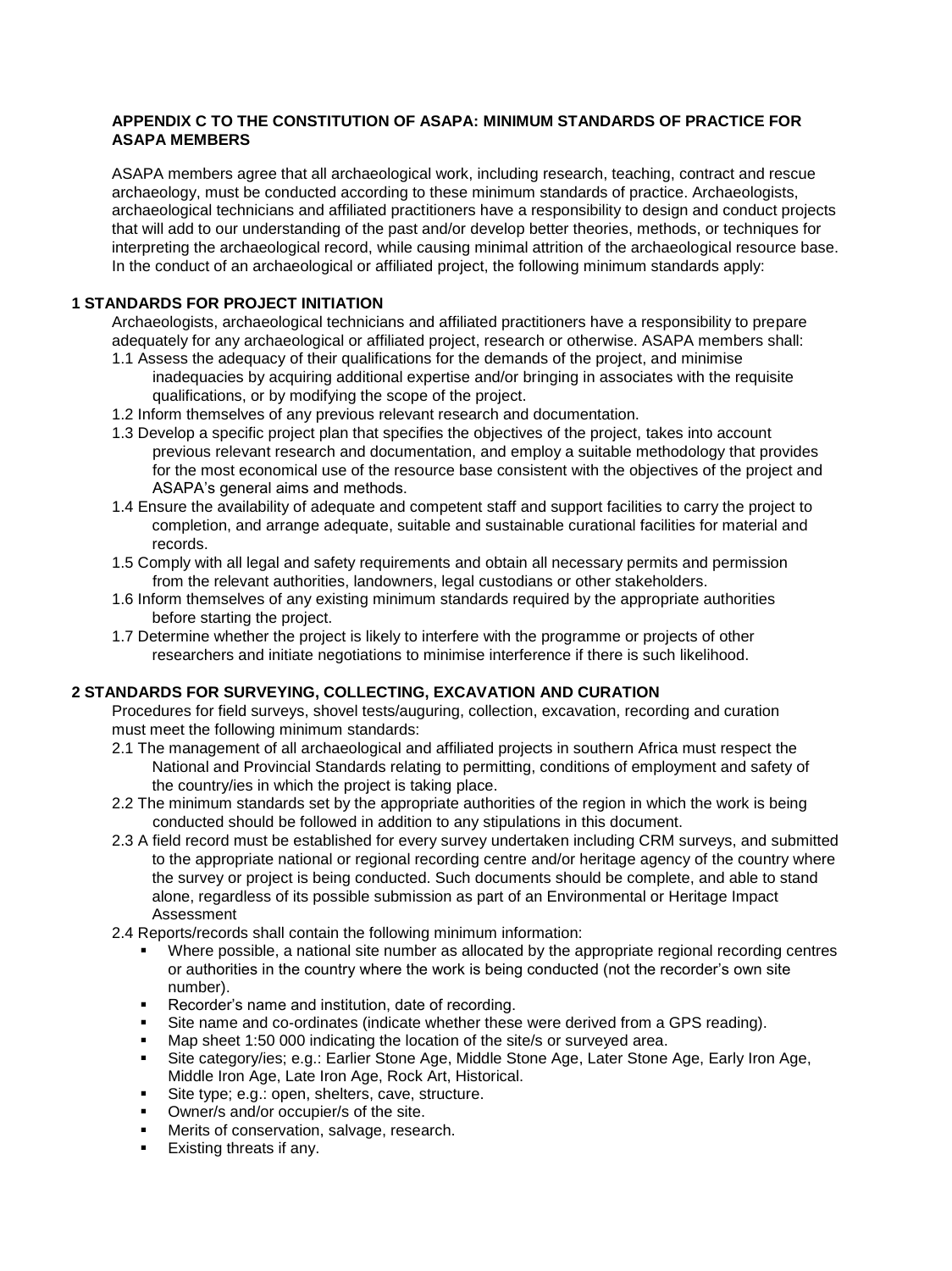- **Site description.**
- Location of photographic record (artefacts should be photographed as close to their original
- positions as possible using a cm or m scale).
- Relevant background or other information or where appropriate, a full desktop study.
- 2.5 Members of ASAPA who author and/or sign research or CRM reports dealing with southern African archaeology shall deposit copies of said reports within one calendar month of the date of producing the document with the relevant governmental heritage authority (RGHA).
- 2.6 Members of ASAPA agree to allow *ad hoc* peer review committees to review reports that they have deposited with the RGHAs, and to have the right to appeal the findings of such committees.
- 2.7 If artefacts or samples are collected during a survey or as a result of excavation or affiliated activity, it should be noted on the field record, and a system for recording their proveniences must be maintained.
- 2.8 During surveys, excavation or affiliated activities, uncollected entities such as artefacts, environmental or cultural features, depositional strata, and the like, must be fully and accurately documented by appropriate means.
- 2.9 ASAPA does not encourage the excavation of entire sites under normal circumstances. Substantial portions of sites should be preserved to allow future work by other archaeologists. The absolute minimum requirement is that a witness section must be retained for future investigation.
- 2.10 All excavated sites should be dated as accurately as possible.
- 2.11 Sites must be restored in a timely fashion, unless superseding factors, such as conservation or the construction of display facilities intervene.
- 2.12 During the survey, excavation or restoration any rock art should be protected from all contact, for example dust resulting from such activities.
- 2.13 The methods employed to collect data must be fully and adequately described. Significant stratigraphy and/or relationships amongst artefacts, other specimens, cultural and environmental features and oral histories must be accurately recorded.
- 2.14 All records should be intelligible to other archaeologists, archaeological technicians or affiliated practitioners. If terms lacking commonly held referents are used, they should be clearly defined.
- 2.15 Insofar as possible, the interests of other researchers should be considered. For example, upper levels of a site should be scientifically excavated, recorded and curated, even if the focus of the project is on underlying levels.
- 2.16 During accessioning, analysis, and curation of archaeological material and records, precautions must be taken to ensure that accurate correlation between the material and the field records are maintained.
- 2.17 Archaeological material and research records associated with a project must be deposited at an institution with permanent curational facilities that provide long-term access to archaeological collections, records, and reports, unless otherwise required by law.
- 2.18 Institutions housing archaeological material and data archives must have written collections management policies covering procedures on acquisition, processing, documentation, storage management, conservation, inventory control, and the management of human remains where applicable.
- 2.19 Researchers, including CRM practitioners, must comply with the curation requirements and the collections policy of the archaeological materials repository.

#### **3 ADDITIONAL MINIMUM STANDARDS FOR CRM PRACTITIONERS**

In addition to section 2 of this document all ASAPA members conducting contracted mitigation shall:

- 3.1 Outline the logic of the mitigation strategy as relating to the site description and the significance rating applied to the site.
- 3.2 Describe the mitigation and its yield using accepted archaeological recording and documentation methods.
- 3.3 Discuss the results of the mitigation that places the sites in the regional context and indicate how the mitigation has contributed to archaeological knowledge or identified areas for future research.
- 3.4 Where possible, date sites that are excavated as a result of mitigation (it is understood that the cost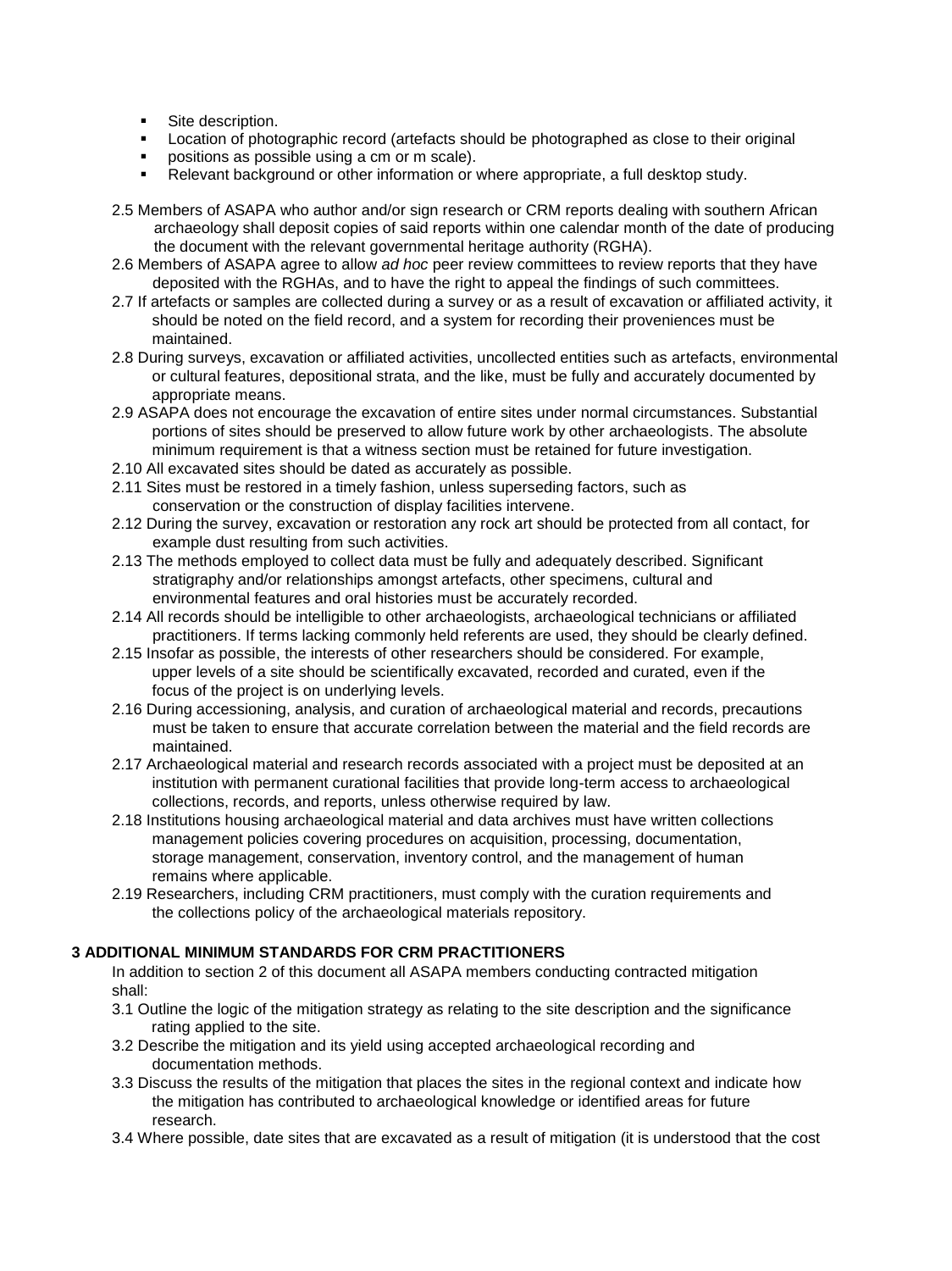incurred is borne by the developer).

3.5 Where possible, collect samples of datable material from sites that will be destroyed without mitigation.

### **4 ADDITIONAL MINIMUM STANDARDS FOR ROCK ART PRACTITIONERS**

In addition to section 2 of this document all ASAPA members conducting rock art research and/or recording shall:

- 4.1 Acquire the necessary permits from the appropriate authorities to conduct any research or recording (special note: although some rock art research does not require a permit in South Africa, all rock art research and recording requires a permit in most other SADC countries).
- 4.2 Conduct research and recording with respect to rock arts' makers and descendant communities.
- 4.3 Ensure that their work involves minimal contact with the rock art or the adjacent rock support except in the instance of direct tracing (see clause 4.10 of this document)
- 4.4 Implement measures to ensure that the generation of dust is controlled when working near the art.
- 4.5 Refrain from wetting the rock art or rock support or applying any other substance to the art or to the rock support, except in the instance of direct tracing (see clause 4.10 of this document).
- 4.6 Refrain from making rubbings or castings of rock engravings unless circumstances make this a viable option and that this is explicitly authorised by a valid permit from the appropriate authorities.
- 4.7 Refrain from removing any rock art from its original context unless this is explicitly authorised by a valid permit from the appropriate authorities.
- 4.8 Refrain from disturbing other archaeological remains or deposits (e.g. by using mats to stand on while tracing and not excavate around engravings over which deposit has accumulated).
- 4.9 Ensure that rock art research, conservation and outreach are given precedence over commercial interests.
- 4.10 If tracing is permitted the following conditions should be complied with:
	- Direct tracing should only be conducted by members who have received specialist training, or members under the direct supervision of a specialist tracer.
	- No tracings shall be made if the rock surface, engraving or painting is flaking, unstable or fragile. In such cases, non-contact recording methods should be used.
	- Only tape or adhesive that leaves very little residue should be used to affix tracing sheets, and such materials should never be placed over the rock art.
	- Tracing sheets should be acid-free and generate the minimum of electro-static charge (drafting film is the standard for rock paintings and plain polythene for engravings)
	- Tracing instruments should not place undue pressure on the art or leave any residue on the art or the rock surface (fine propelling pencils are the standard for tracing rock paintings and fine marker pens are the standard for recording rock engravings.
	- All tracings and copies thereof must be lodged with an appropriate institution with a demonstrable capacity to catalogue and curate the tracings and copies.

#### **5 ADDITIONAL MINIMUM STANDARDS FOR UNDERWATER ARCHAEOLOGICAL PRACTICE**

In addition to section 2 of this document all ASAPA members conducting recording or research on wrecks shall:

- 5.1 Provide the presumed name of the vessel, date of the wreck and the name of the nearest port on the site record and other reports.
- 5.2 Provide a record of the names and details of all participating divers on permit applications and in reports.
- 5.3 Keep a log of all dives on the wreck site to be submitted with the site record and other reports, recording the date, times, names of persons involved, weather and sea conditions and the work accomplished.
- 5.4 Where appropriate provide the contact details of any collaborating institutions, companies or individuals to the appropriate authorities and on the site record and other reports.
- 5.5 Make a formal, legal agreement with collaborating institutions, companies or individual regarding the curation and/or disposal of any objects recovered from the wreck and any proposed division of such objects between the member and the collaborators.
- 5.6 Comply with the appropriate authorities' requirements for salvage licences and customs regulations.
- 5.7 Dispose of objects recovered from a wreck only to the appropriate heritage authority, collaborating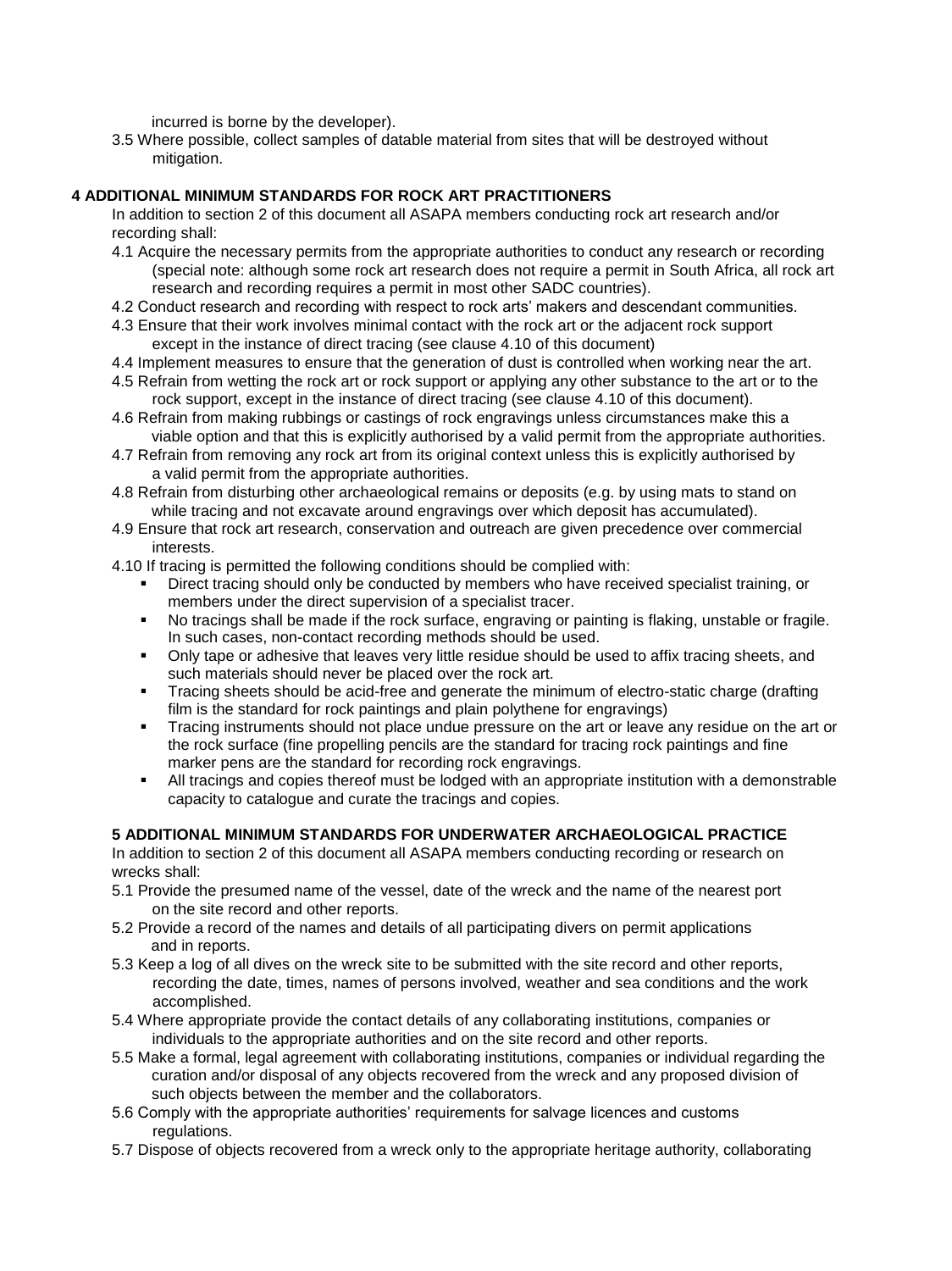institutions, companies or individuals, except where the permission of the appropriate authorities has been obtained to do otherwise.

- 5.8 Resort to the use of explosives, cranes or other equipment designed to move large quantities of overburden or obstructions only with written permission from the appropriate authorities.
- 5.9 Remove wood, ivory, other organic materials or ferrous materials only once special facilities for their recovery and curation have been arranged.
- 5.10 Not allow divers other than those listed on the permits to take part in the project without permission from the appropriate authorities.

#### **6 ADDITIONAL MINIMUM STANDARDS FOR EXCAVATING HUMAN REMAINS**

In addition to section 2 of this document all ASAPA members conducting research or management projects on human remains, associated objects, gravesites or burial grounds shall:

- 6.1 Adhere to all relevant legislative requirements of the respective countries wherearchaeological work is being conducted on human remains and associated objects.
- 6.2 Show due respect for all human remains and the customs, beliefs and practices of any person/s or community/ies concerned with such graves, burial grounds and/or associated objects.
- 6.3 Provide the correct contact details on the site record and other reports of the owner of the land on which the grave or burial ground is situated, as well as contact details of individuals, groups or communities with claims to the graves, burial grounds and/or associated objects.
- 6.4 Include in the report the details any of arrangements for the exhumation and re-interment of the contents of graves in the case of the destruction of graves or burial grounds.
- 6.5 Make a concerted and documented effort to identify, contact and consult communities, groups and/or individuals that may have an interest in the graves or burial grounds.
- 6.6 Provide copies of agreements reached with such communities or individuals regarding the future of the graves or burial grounds to the relevant authorities.
- 6.7 Refrain from disturbing any previously unknown grave discovered in the course of excavation, development or any other activity, except when mandated to do so by the relevant authorities.

#### **7 ADDITIONAL MINIMUM STANDARDS FOR CURATING HUMAN REMAINS**

In addition to section 2 of this document all ASAPA members shall:

- 7.1 Adhere to all relevant legislative requirements of the respective countries, regarding the curation of human remains.
- 7.2 Deposit human remains with an institution with permanent curatorial facilities, unless arrangements for re-interment have been made (as per 6.4).
- 7.3 Deposit human remains only with curatorial institutions that have developed, or are developing, institutional policy for the responsible curation of human remains.

#### **8 STANDARDS FOR DISSEMINATION**

Archaeologists, archaeological technicians and affiliated practitioners are responsible for the dissemination of the results of their research or related projects to the appropriate constituencies with reasonable dispatch.

- 8.1 Intellectual property, as contained in the knowledge and documents created through the study of archaeological resources, is part of the archaeological record. As such it is best treated in accord with principles of stewardship. If there is a compelling reason, and no legal restrictions or strong countervailing interests, a researcher may have primary access to original materials and documents for a period of 10 years, after which these materials and documents must be made available to others. Disputes will be dealt with in accordance to the Grievance Procedures for ASAPA Members (Appendix D to the Constitution).
- 8.2 Failure to complete a full scholarly report within 10 years after completion of a research project shall be construed as a waiver of an archaeologist's right of primacy with respect to analysis and publication of the data. Upon expiration of such 10-year period, or earlier, if the archaeologist shall determine not to publish results, such data should be made fully accessible to other archaeologists or qualified parties for analysis and publication.
- 8.3 Results that are considered significant contributions to substantive knowledge of the past, or advancements in theory, method or technique should be disseminated to colleagues and other interested persons by appropriate means such as publications, reports at professional meetings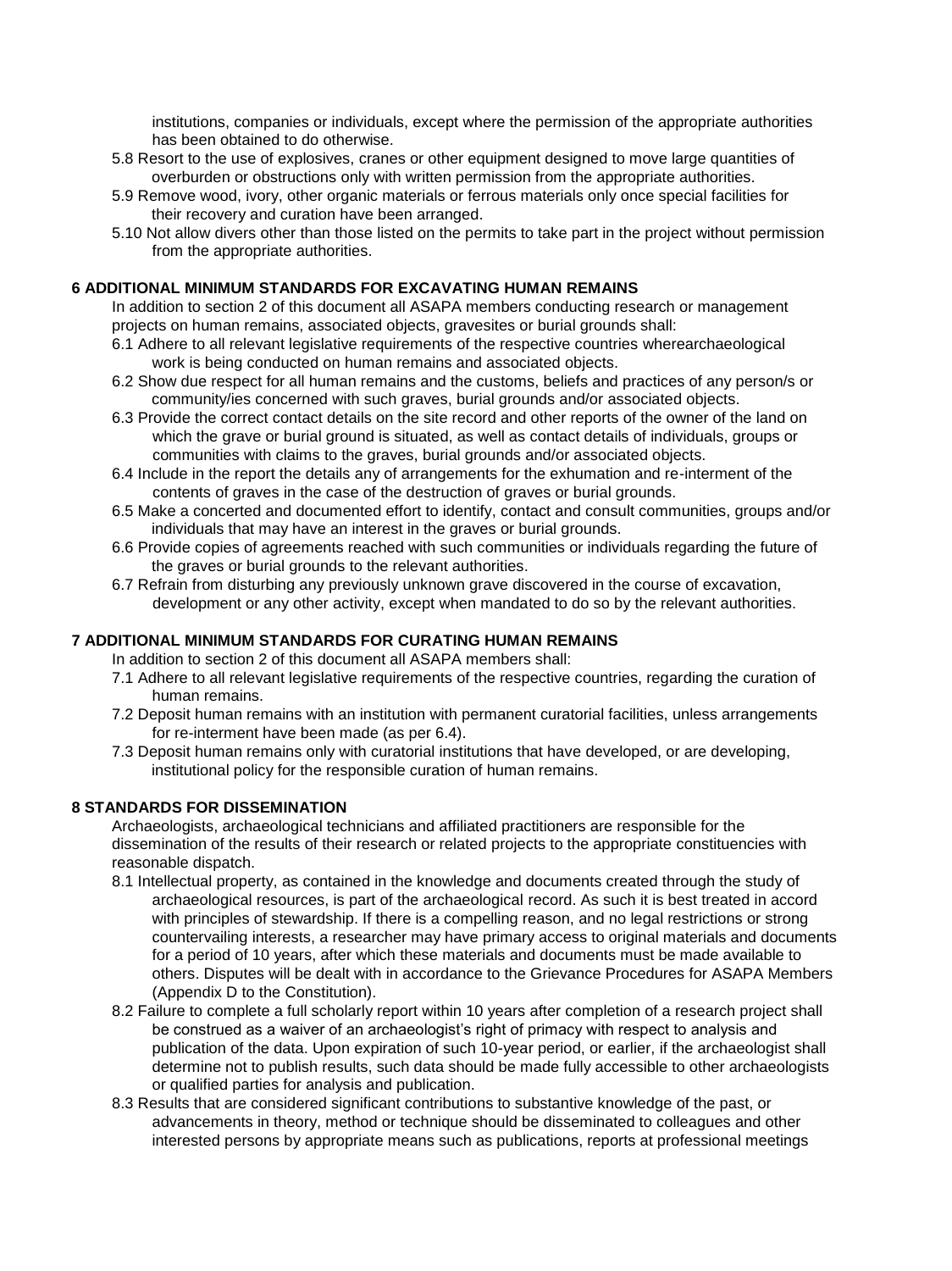or letters to colleagues.

- 8.4 Requests from qualified colleagues for information on research results should be honoured, if consistent with the researcher's prior rights to publication and with her/his other professional responsibilities.
- 8.5 While contractual obligations in reporting must be respected, archaeologists should not enter into a contract that prohibits the archaeologist from including her/his own interpretations in the contractual reports, or from the right to use the data after completion of the project.
- 8.6 The intellectual property of communities under/amongst whom archaeological work is conducted must be acknowledged and protected where appropriate.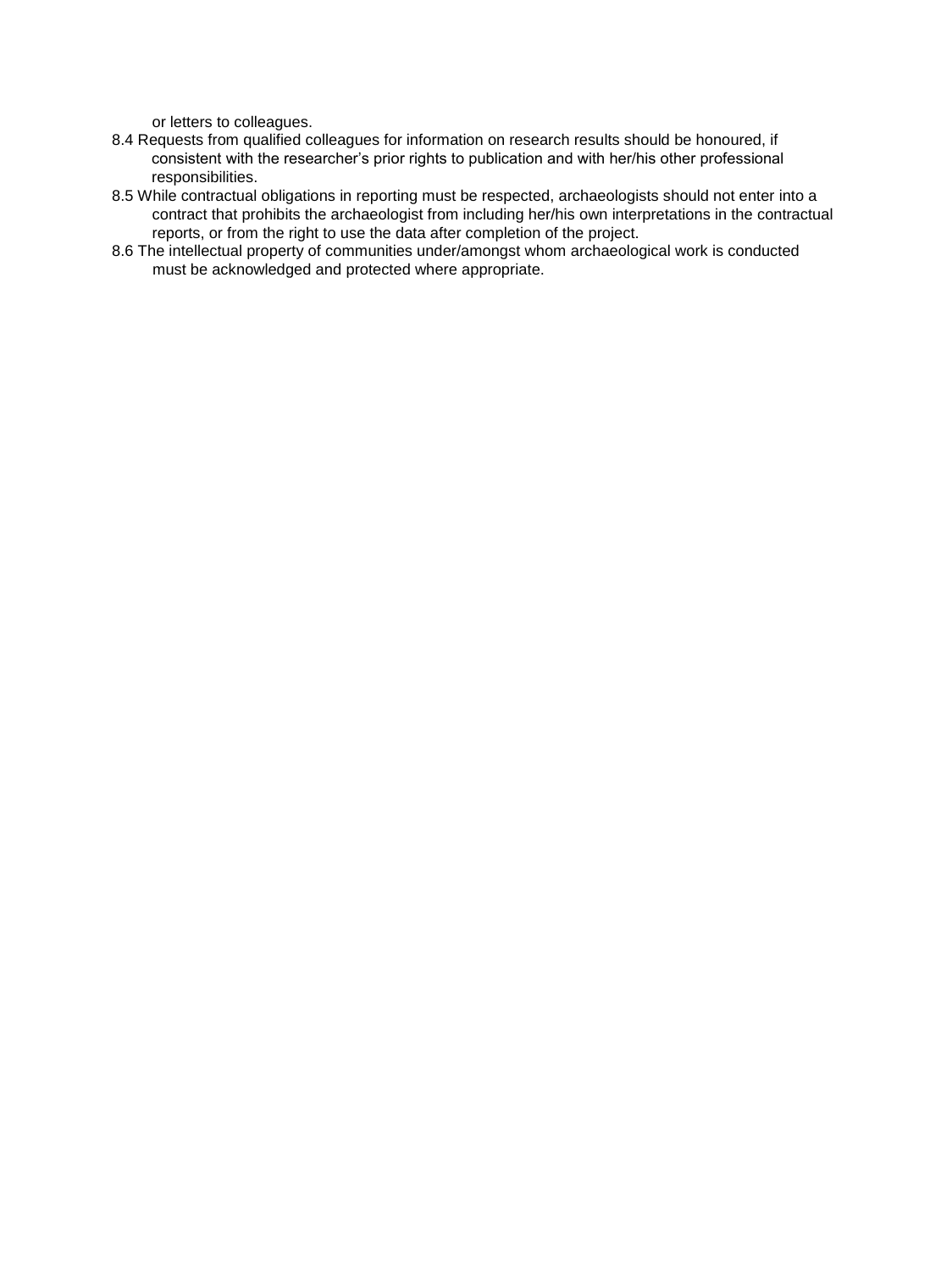### **APPENDIX D TO THE ASAPA CONSTITUTION: GRIEVANCE PROCEDURES FOR ASAPA MEMBERS**

Any person or organisation may file allegations of misconduct against any ASAPA member in writing with Council.

# **1 PROCEDURES**

- 1.1 Council will consider written allegations of misconduct against any member of the association within the context of the ASAPA Constitution, Code of Ethics, Code of Conduct and Minimum Standards of Practice, but may request documentation from complainants to support their allegations before action is taken. In the case of illiteracy the complainant must appoint a scribe or provide a recorded complaint that will be transcribed by Council.
- 1.2 Upon receipt of an allegation as described above, Council shall make a preliminary inquiry in order to determine if there is reasonable cause to believe that the charged member has violated a provision of the ASAPA Constitution, Code of Ethics, Code of Conduct or Minimum Standards of Practice. This action shall be taken within one calendar month of the filing of the allegations.
- 1.3 In the case of violations considered minor by Council an attempt will be made to resolve the problem by compromise between all parties.
- 1.4 If it appears that a more serious violation might have occurred, and compromise is inapplicable or unobtainable Council shall initiate a formal investigation. This action shall be taken within two calendar months of the filing of the allegations.
- 1.5 Council shall inform the charged member and the complainants of the impending investigation in writing.
- 1.6 For the investigation process Council shall appoint one member of Council, and one independent professional member of ASAPA in good standing, the charged member shall also appoint one ASAPA member in good standing in order to form a grievance investigating committee.
- 1.7 Complainants must provide all documentation of the complaint as requested by the grievance investigating committee. Copies of all documentation shall be provided to the charged member in good time for him/her to prepare to answer the allegations.
- 1.8 The grievance investigating committee shall investigate all allegations of possible violations of the ASAPA Constitution, Code of Ethics, Code of Conduct and Minimum Standards of Practice, and shall prepare a report, which is a finding of facts as well as a recommendation to Council. This action shall be taken within two calendar months of the appointment of the committee.
- 1.9 Upon recommendation from the grievance investigating committee, Council shall support the case of the charged member, give him/her a written reprimanding or warning, or suspend or terminate his/her ASAPA membership by written notification.
- 1.10 In the case of a reprimand or warning the member will be given the opportunity to respond to the allegations in writing to Council. This procedure will remain confidential to the involved parties, the grievance investigating committee and Council.
- 1.11 Whether Council supports the case of the charged member or not, it will submit a formal report to the complainant/s stating its position.
- 1.12 In the case that Council supports the case of the charged member it may choose, at its discretion, to provide professional archaeological opinions and support to the charged member in any forum where s/he needs such assistance.

# **2 APPEAL PROCESS**

- 2.1 A charged member may submit a written appeal against the suspension or termination of his/her ASAPA membership. The document shall clearly state the grounds for appeal based on the Constitution or Appendices thereof. This action shall be taken within one calendar month of the notification of suspension or termination of membership.
- 2.2 Complainants shall be informed by Council of the charged member's appeal in writing.